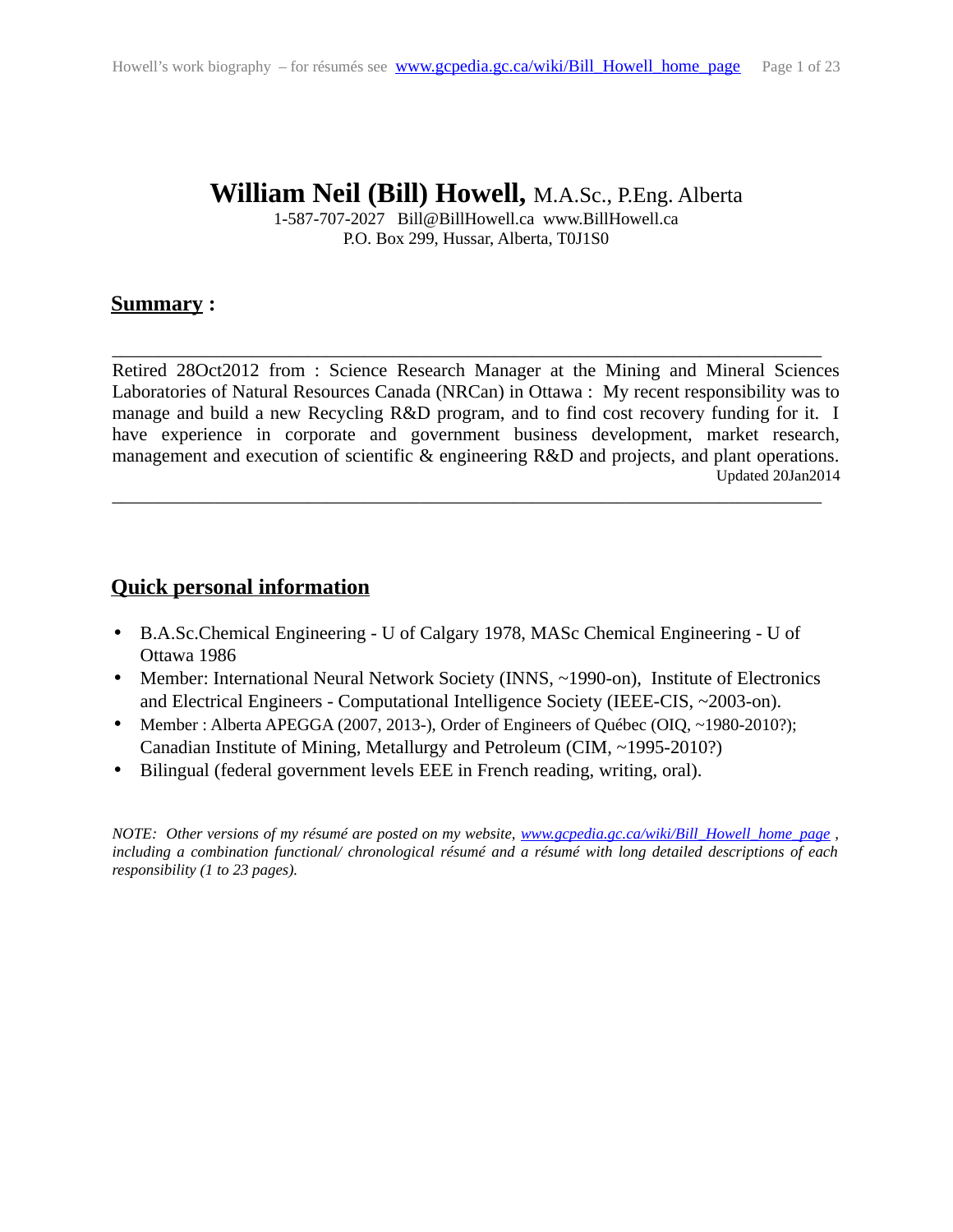# **Table of Contents**

| Natural Resources Canada (NRCan), Ottawa, March 1993 - April 20124                      |  |
|-----------------------------------------------------------------------------------------|--|
| Feb11-Apr12 Science Research Manager - Recycling Technologies Initiative4               |  |
| Jul10-Dec11 Science-Policy Integration Nexus of Expertise (SPINE)5                      |  |
| Oct09-Jun11 Chief Building Emergency Officer (CBEO), 555 Booth Street5                  |  |
| Dec08-Dec11 Secretary - Hydrogen Mine Introduction Initiative (HMII)6                   |  |
| Sep08-Dec11 Secretary - Explosives Free Rock Breakage (EFRB) initiative7                |  |
|                                                                                         |  |
|                                                                                         |  |
| Nov04-Sep06 Project Manager – Special Apparatus and Facilities for underground mining   |  |
|                                                                                         |  |
| Dec01-Oct04 Science Research Manager - Mineralogy and Metallurgical Processing9         |  |
| May00-Nov01 Climate Change - Minerals and Metals Action Plan 2000, plus Minerals and    |  |
|                                                                                         |  |
|                                                                                         |  |
| Apr97-Jan00 Diesel Emissions Evaluation Program (www.deep.org)12                        |  |
| Mar93-Jun96 Business Development Coordinator, Mineral Sciences Laboratories13           |  |
|                                                                                         |  |
|                                                                                         |  |
|                                                                                         |  |
|                                                                                         |  |
|                                                                                         |  |
|                                                                                         |  |
| Sep81-Sep83? Master of Applied Science in Chemical Engineering, University of Ottawa 16 |  |
|                                                                                         |  |
|                                                                                         |  |
|                                                                                         |  |
| Work related:<br>20                                                                     |  |
| Home projects : 21                                                                      |  |
|                                                                                         |  |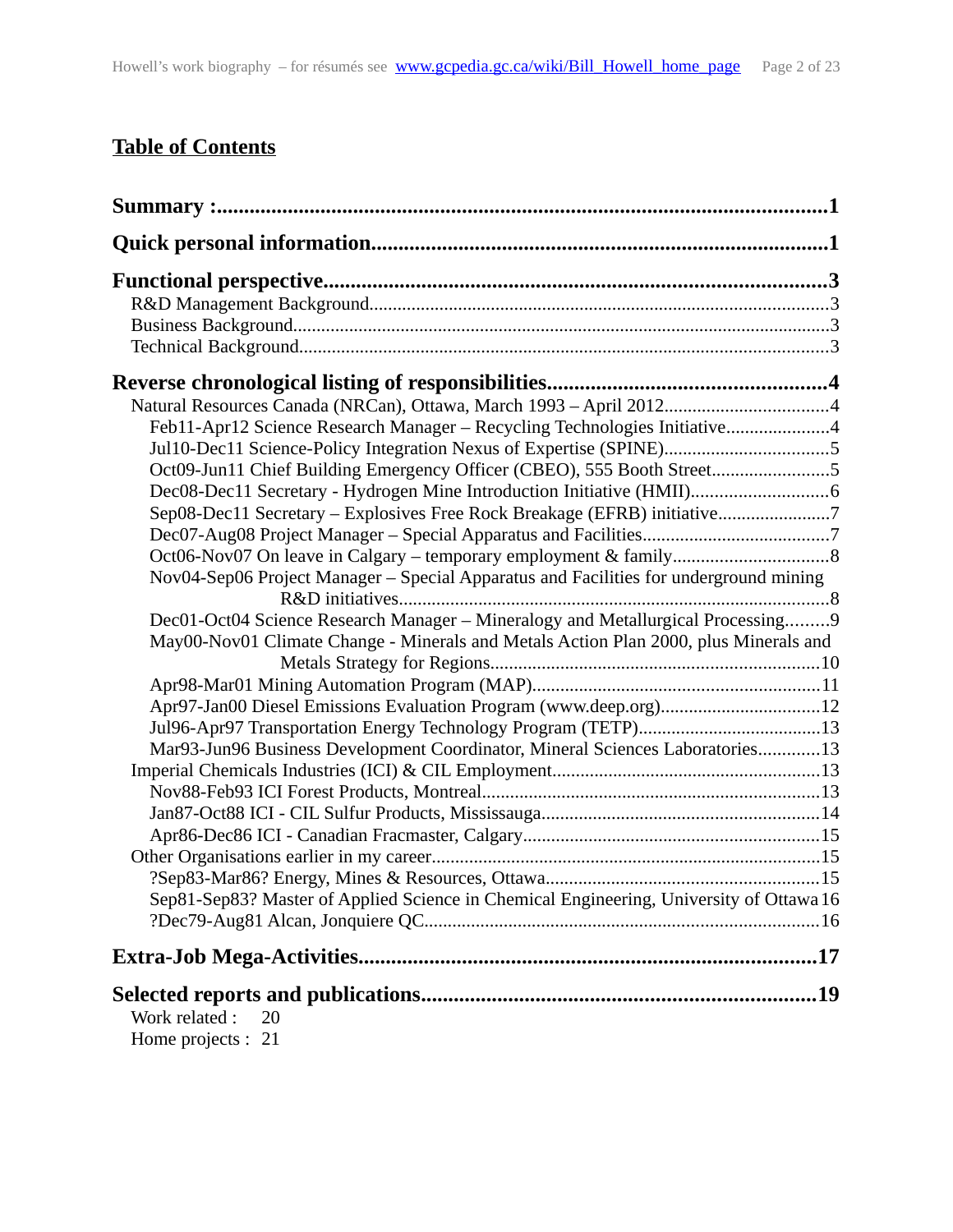## <span id="page-2-3"></span>**Functional perspective**

#### <span id="page-2-2"></span>**R&D Management Background**

- 4+ years as R&D Program Manager Mineralogy & Metallurgical Processing, 24 scientific staff ; Recycling Technologies Initiative – new program with 3 staff
- 10 years as Secretary for major mining R&D consortia, on Management & Technical committees, contracts, consortia tracking, notifications, planning, reports. Memberships generally included the mining industry, federal & provincial governments, R&D contactors, and trade unions in DEEP. :
- Mining Automation Program (MAP- 27 M\$ cash & in-kind) 3 mining companies & NRCan
- Diesel Particulate Matter in underground mines (DEEP, 5 M\$) 13 organizations
- Explosives Free Rock Breakage Initiative (EFRB, 1 M\$) 12 organizations
- Hydrogen Mine Introduction Initiative (HMII,  $\sim$ 2.1+ M\$) 7 organisations
- Organising, Technical, & Review Committee member of International Joint Conference on Neural Networks, the world's pre-eminent NN conference (2003, 2005, 2006, 2007, 2009, 2013)
- 4 months experience as Acting Deputy Director of the Mining and Mineral Sciences **Laboratories**

### <span id="page-2-1"></span>**Business Background**

- 3 years sales/marketing of R&D services to Canadian mining companies while at NRCan
- 2 years as Market Research Manager for chemical company, including the econometric modelling of prices/volumes reporting and presentations to senior management and major clients
- 2 years of the initial stages of business development projects for a chemical company, including competitor analysis, financial analysis of projects
- experienced in the preparation of business plans, presentation/analysis of operating results
- marketed computer voice dictation systems to lawyers and doctors through my own small company

## <span id="page-2-0"></span>**Technical Background**

- 6 years of chemical engineering R&D uranium solvent extraction, leaching, fluid modelling, inorganic acids processes, seed coatings, enzyme pasturisation
- 3 years plant operations engineer in the inorganic chemical industry
- strong (non-practicing) knowledge of Computational Intelligence subjects, some neuroscience
- extensive knowledge of the fundamentals of Climate Change science, and the common errors and misconceptions by scientists in that area

endpage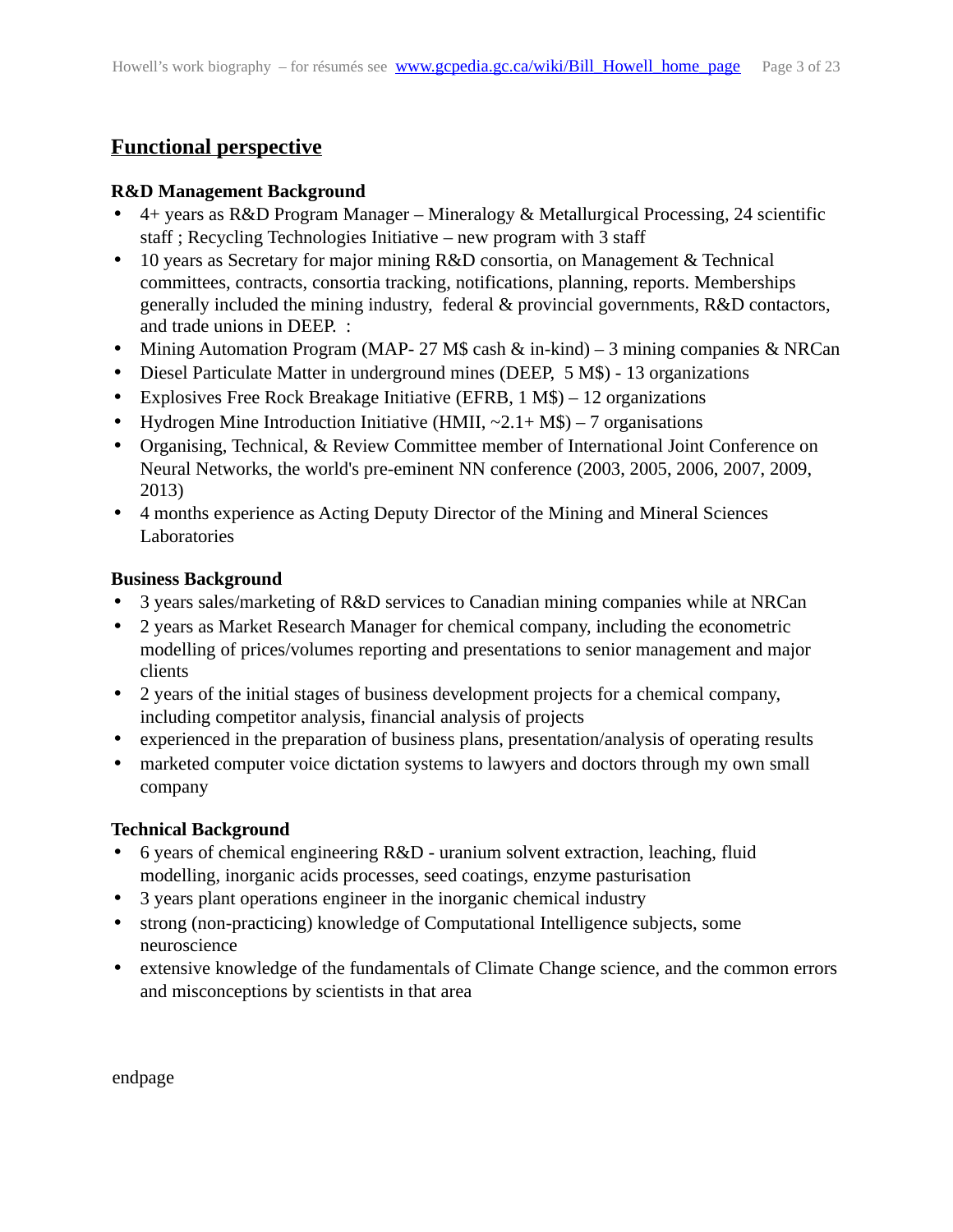## <span id="page-3-2"></span>**Reverse chronological listing of responsibilities**

#### <span id="page-3-1"></span>**Natural Resources Canada (NRCan), Ottawa, March 1993 – April 2012**

Mining & Mineral Sciences Laboratories (MMSL) - for most of my responsibilities http://www.nrcan.gc.ca/mms/canmet-mtb/mmsl-lmsm/mmsl-e.htm

I have worked for ~20 years as a "permanent" (indeterminate) federal government employee, mostly related to the management, administration, and marketing of R&D for the mining industry.

<span id="page-3-0"></span>

| Feb11-Apr12 | Science Research Manager – Recycling Technologies Initiative |
|-------------|--------------------------------------------------------------|
| Job:        | To start up & manage an R&D program                          |

Contacts:

#### **Recycling Technologies Program**

Alain Dubreuil. ResSci - SustainMatMgmt & LifeCycle. NRCan-MMS-MMSL. Ottawa Augustine Orumwense. Mgmt Development & Scientist - Comminution. NRCan-MMS-MMSL. Ottawa **Others**  Magdi Habib. Director General. NRCan MMSL. Ottawa Jean-Marie Fecteau. Acting Director- Ground Control & Recycling. NRCan-MMS-MMSL. Ottawa Michael Clapham. Sr Policy Advisor- Recycle. NRCan-MMS-MMMKB-ICAD. Ottawa Robert Sinclair. Policy Advisor- Rare Earths. NRCan-MMS-MMMKB-ICAD. Ottawa Brian Smith. Sr Policy Advisor - Nickel & Rare Earths. NRCan-MMS-MMMKB-ICAD. Ottawa Mark Kozdras. Program Manager - Automotive Materials. NRCan-MMS-MTL. Hamilton Kumar Sadayappan. Res Scientist- Recycle. NRCan-MMS-MTL. Hamilton Amjad Javaid. Res Scientist - Recycle. NRCan-MMS-MTL. Eddy Chui. Dir - Clean Electric Power. NRCan-IETS-CE-CEOTT. Ottawa Vladimir Razbin. Engng Projects Mgr. NRCan-IETS-CE-CEOTT. Ottawa Luc Pilon. Métallurgiste - développement des procédés. Fonderie Horne. Xstrata Copper Canada. Quebec Jean Bussière. Rare Earths. Energy-Mining-Environment. NatlResCouncil of Canada. Bouchervile. Québec Dean MacNeil. Research Officer - Recycle. NatlResCouncil of Canada. Ottawa

Recycling was a major Strategic concept for our Minerals and Metals Sector (both the policy and science areas), that had had several previous incarnations in the past. I started up this brand new (re-incarnated) R&D program with little resources and on two people, growing to 3 mid-way through the year.

I set up a novel "employee sharing" arrangement with a sister lab, and modest cost recovery resulted for our lab. Furthermore, I pushed through a major shift in thinking to change the core of the Recycle programs activities, to target much greater impacts and value that played into our team's inherent strengths.

However, with government cutbacks, the entire Recycle Strategy was shelved, policy immediately reallocated personnel, with the entire Recycle science R&D program being cut entire several months later. This responsibility was carried at the  $\sim$ 20-35% level at the same time as several other projects and responsibilities (see below).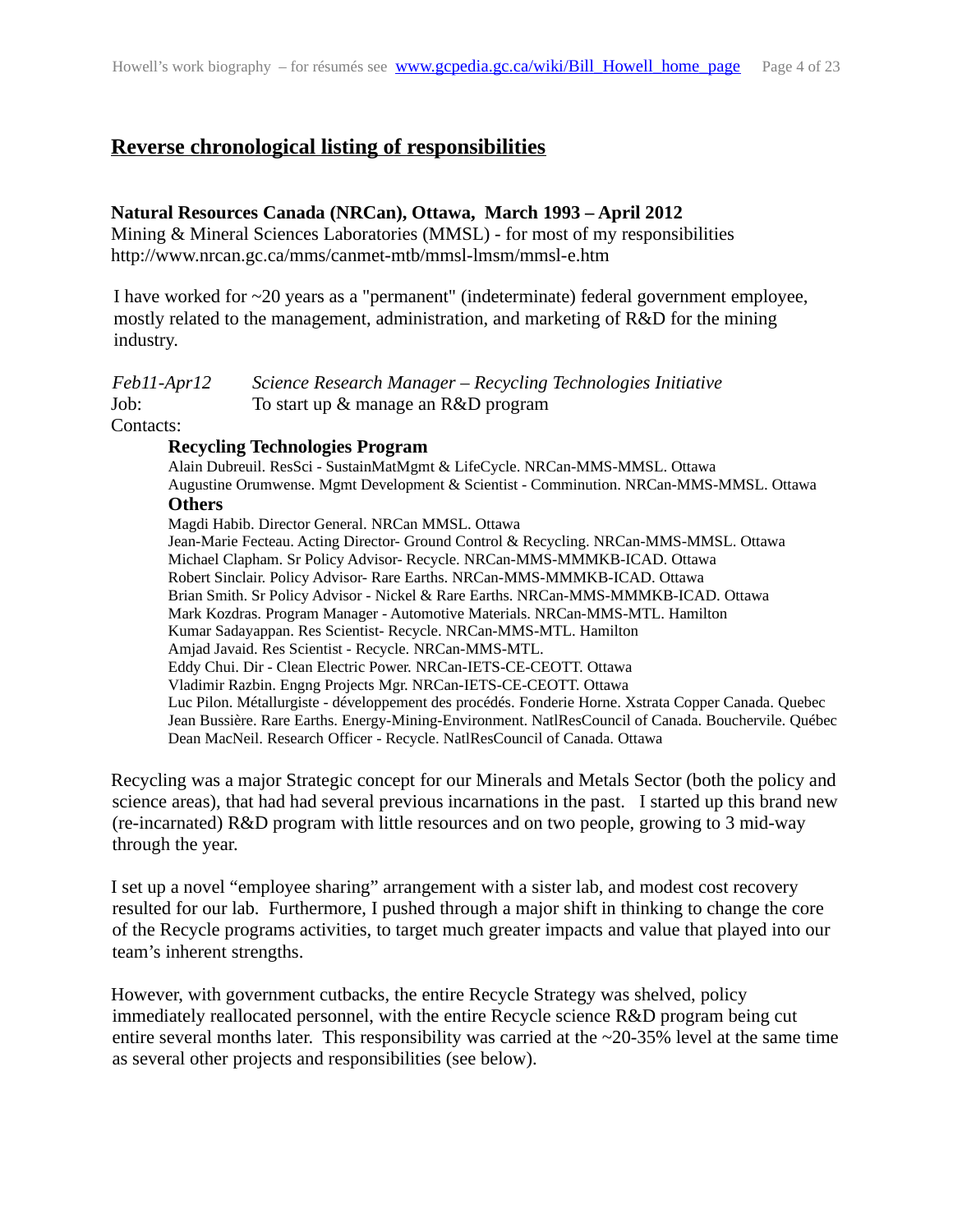<span id="page-4-1"></span>

| Jul10-Dec11 | Science-Policy Integration Nexus of Expertise (SPINE)                |
|-------------|----------------------------------------------------------------------|
| Job:        | Team member, author of 5 incomplete reports on fundamental science & |
|             | concepts (these are posted on my website)                            |

#### Contacts:

#### **Core team**

Chrystia Chudczak. Assistant Commissioner & Comptroller. NRCan-DMO-NPA. Ottawa Ken Hart. Sr Policy Advisor. NRCan-IETS-SSTB. Ottawa Jeff Kinder. Manager - S&T Strategy. NRCan-IETS-SSTB. Ottawa Emily Gusba. Reference Librarian. NRCan-CMSS-IMB-LIB. Ottawa **Others**

Ron Sabourin. Project Officer. NRCan-SPI-SPEA-KM. Ottawa Hamid Boland. Organizational Effectiveness Exploitation Group. DRDC. Toronto Peter Kwantes. Defence Scientist - Adversarial Intent Section. Toronto Dariusz Burzynski. Manager - S&T Cluster. NRCan-IETS-SSTB. Ottawa Jean-Paul Salley. MA International Policy. NRCan-SPI-SPEA. Ottawa Cali Yakaback. Communications Intern. NRCan-IETS-SSTB. Ottawa

SPINE was a VERY energetic and imaginative initiative of Chrystia Chudczak, at the time a DG of the Minerals and Metals Sector of NRCan. The idea was to sound out user needs and interests with respect to post-[wiki, blog] social media systems such as LinkedIn, and to develop concepts for the workplace objectives, principles, and user requirements for a pan-federal-government system. Chrystia discussed details with well over 200 individuals in several countries in [government, industry, academia, IT vendors], often with her team in conference calls, and directly involved her team in a hailstorm of information and enthusiasm, as well as several workshops (notably DRDC-led).

SPINE was the first and only chance for me as a government employee to apply some of my extra-work interests related to Computational Intelligence (CI – including neural networks, evolutionary computation, fuzzy systems, particle swarms etc). I wrote 5 very-incomplete (20%) reports on social media issues, and posted them to the government wiki system gcpedia.

<span id="page-4-0"></span>

| Oct09-Jun11 | Chief Building Emergency Officer (CBEO), 555 Booth Street               |
|-------------|-------------------------------------------------------------------------|
| Job:        | Recruit & manage emergency (evacuation) team, revamp manuals, actions & |
|             | responses to formal external inspections                                |
|             | Contacts: Building Emergency Organisation (BEO) 555 Booth Street        |
|             | Magdi Habib. Senior Officer, Director General of MMSL                   |
|             | Anthony Montenegrino. Property Manager. SNC Lavalin                     |
|             | Alex Doiron. CBEO that came after me                                    |
|             | Robert Beaudoin. Deputy CBEO                                            |
|             | David Koren. Alternate Deputy CBEO                                      |
|             | Maureen Leaver. Alternate Deputy CBEO                                   |
|             | Al Kuiper. Alternate Deputy CBEO                                        |
|             | Yvonne Boucher. NW Corner Person                                        |
|             | Charlene Hogan. SW Corner Person                                        |
|             | Morgan King. SE Corner Person                                           |
|             | Wesley Griffith. NE Corner Person                                       |
|             | Katrina Nicholson. Chief, Health & Safety Office                        |
|             | Jean-Marc Pelletier. Health and Safety Officer                          |
|             |                                                                         |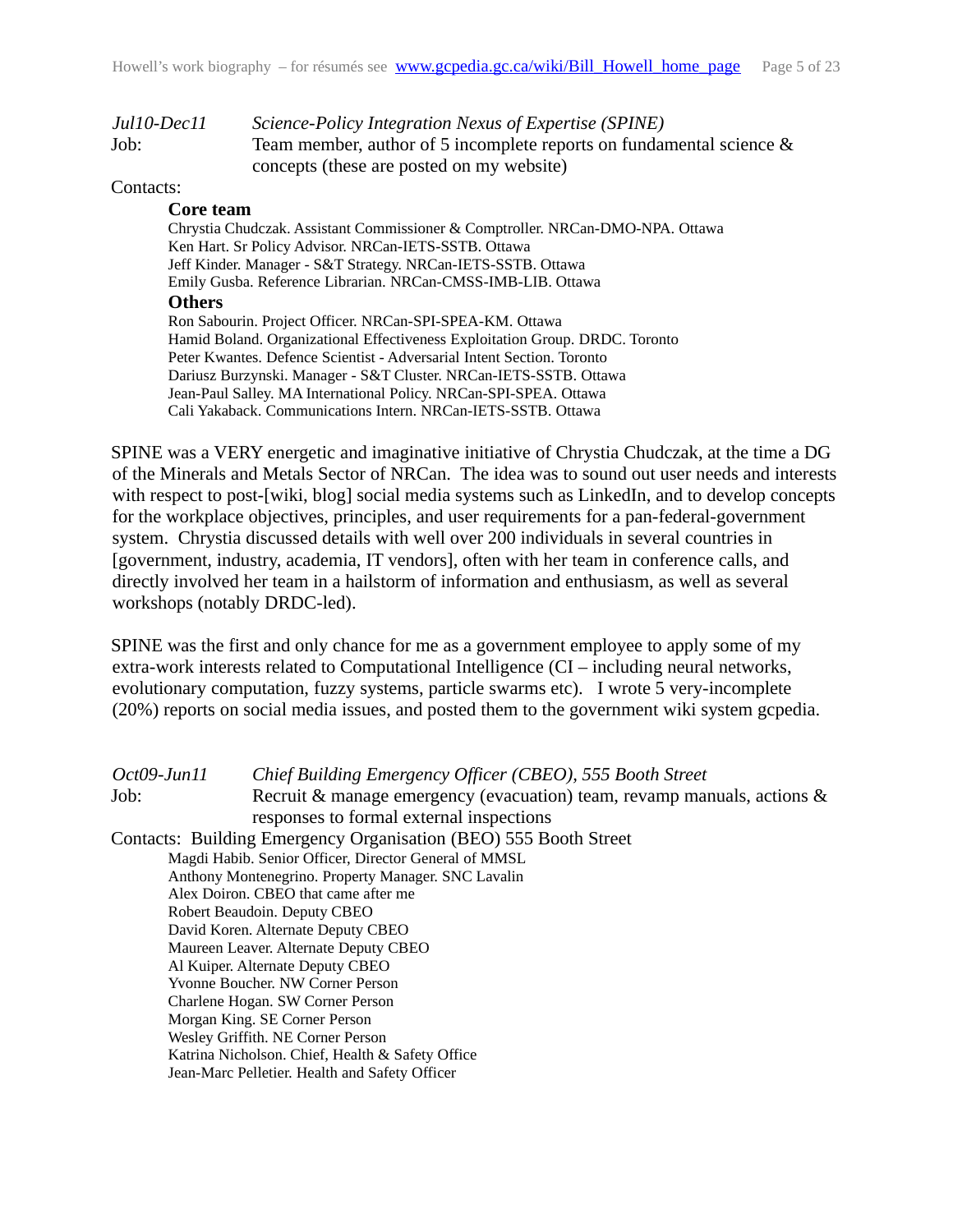<span id="page-5-0"></span>

| Dec08-Dec11 | Secretary - Hydrogen Mine Introduction Initiative (HMII)                             |
|-------------|--------------------------------------------------------------------------------------|
| Job:        | Sit on Management & Technical committees, work with contracts, consortia             |
|             | tracking, notifications, planning, reports (HMII, $\sim$ 2.1+ M\$) – 7 organisations |

#### Contacts:

#### **Technical committee**

Russell Blades. Manager - R&D Energy & GHG. Barrick. Toronto Marc Bétournay. Mine Hydrogen Technical Committee Chair. Senior Scientist. Rock Mechanics - Mine Mechanization. NRCan-MMSL. Ottawa Patricia Brisebois. Technicienne de projets. IAMGOLD. Mine Mouska. Québec Fernando Carrascal. Dir Operational Excellence. Goldcorp. Toronto Jean-Noël Cloutier. Chercheur. LTEE Hydro-Québec. Shawinigan. Québec Pascal Coté. Commercial Specialist - Hydrogen Energy. Hydrogène Énergie. Air Liquide. Montréal. QC Peter Golde. Chief Mine Engr R&D. Vale. Copper Cliff. Ontario Bill Howell. Mine Hydrogen Secretary. NRCan-MMSL. Ottawa Roland Jolin. Chargé projet efficacité énergétique. Xstrata Nickel Raglan. Laval. Québec Pierre Thibault. Mine Hydrogen Treasurer. Dir services techniques. Association minière du Québec. Sainte-Foy. Québec

#### **Advisory Committee**

Jim Angel. Mechanical Engr. Technical Support. Mine Safety and Health Administration. Triadelphia. West Virginia. USA

Pierre Bénard. Investigateur Principal. Institut de recherche sur l'hydrogène. UQTR. Trois-Rivières. QC Allan Coutts. Fellow - Society of Fire Protection Engineers. URS Safety Management Solutions. Aiken. South Carolina. USA

Doug Eastick. Mining & Mineral Processing. Hatch. Sudbury

Ravi Gopal. Founder President & CEO. Paceas Technologies. Mississauga. Ontario

Andrei Tchouvelev. Founder President & CEO. AV Tchouvelev & Associates. Mississauga. Ontario **Alternates on TC**

Alain Grenier. Surintendant général. IAMGOLD. Mine Mouska. Québec Marcel Laflamme. Gestionnaire de program. Mécanisation et automation des mines. RNCan CANMET-LMSM. Val dOr. Québec

John Ross de Vries. Manager-Operational Excellence. Musselwhite mine. Goldcorp. NW Ontario George Sanderson. Electrical Distribution Specialist. Musselwhite mine. Goldcorp. NW Ontario Daniel Vallières. Directeur ingénierie minière U/G. IAMGOLD. Mine Mouska. Québec Chris Woodall. Sr Director – Mining. Barrick. Toronto

#### **was Technical Committee**

Sophie Bergeron. Ingénieure minier principal - Long Terme et Projets. Xstrata Nickel Raglan. Montréal Yan Coté. Ingénieur minier - projets techniques. Xstrata Nickel. Laval. Québec Pierre Gauthier. Dir Corporate Development. Air Liquide Canada. Montréal. Québec

Ed Desjardins. Sr Manager. Mining Technology. Barrick. Toronto

#### **Lawyers/ legal committee and other reference people**

Vince Maivelett. Manager - Contracts & Procurement. URS-SMS. Aiken. South Carolina. USA Phillip Marks. Senior Legal Counsel. IAMGOLD. Toronto Victor Ndihokubwayo. Legal Counsel. NRCan-DMO-LS. Ottawa Mylène Mastrostefano. Avocat. Hydro Québec - IREQ. Varennes

#### **Risk Management & Insurance**

Tom Stewart. Assurances risques. Air Liquide. Montréal Louis David. Vice-Président. Assurances Aon Parizeau. Montréal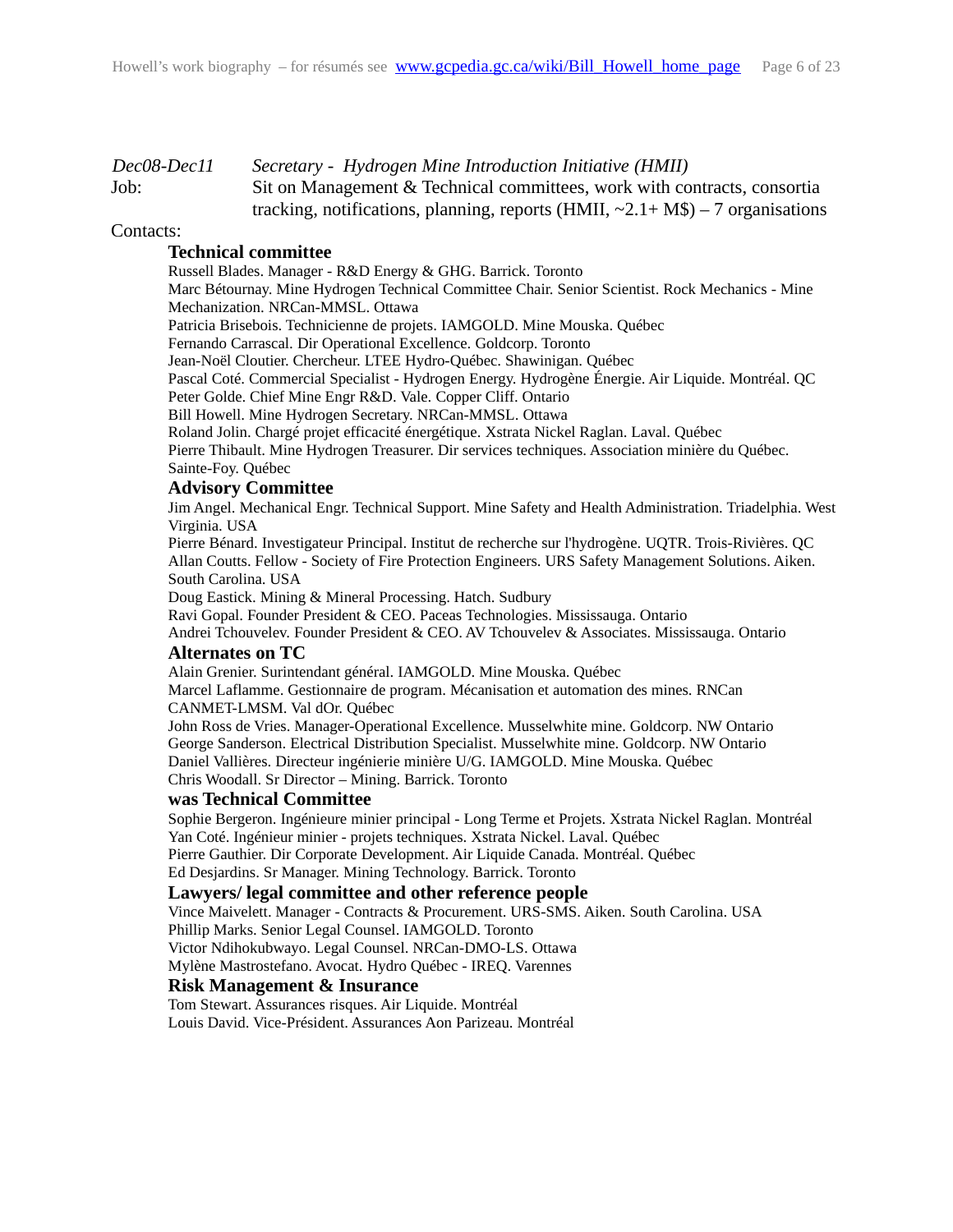<span id="page-6-1"></span>

| Sep08-Dec11 | Secretary – Explosives Free Rock Breakage (EFRB) initiative                   |
|-------------|-------------------------------------------------------------------------------|
| Job:        | Sit on Management & Technical committees, work with contracts, consortia      |
|             | tracking, notifications, planning, reports (EFRB, $1 M$$ ) – 12 organizations |

#### Contacts:

#### **Technical committee**

Wojciech Boczar. Chief Engineer mechanical. Investment and Development Dept. KGHM Polska Miedź SA. Lubin. Poland Marc Bétournay. EFRB Technical Committee Chair. Senior Scientist. Rock Mechanics - Mine Mechanization. NRCan-MMSL. Ottawa Patricia Brisebois. Technicienne projets souterrains. IAMGOLD. Longueuil. Québec André Charette. Chercheur. Hydro-Québec LTE. Shawinigan. Québec Fred Delabbio. General Manager Innovation - Underground Technology & Innovation. Rio Tinto. Milton. Queensland. Australia Peter Golde. Chief Mine Engr R&D. Vale. Copper Cliff. Ontario Bill Howell. EFRB Secretary. NRCan-MMSL. Ottawa Jim Kennedy. Manager Mine Engineer & ex-Explosives Guy. Barrick. Toronto & Salt Lake City Michel Leclerc. Directeur Général. Agnico-Eagle. Cadillac. Québec Pierre Leduc. Conseilleur Services technique. Hydro Québec. Montréal Marc Lucas. Directeur – Opérations Minières. Xstrata Nickel Raglan. Québec Tyson Pederson. Mine EIT & ex-Oilwell Frac Guy. AREVA. Saskatoon. Saskatchewan Pierre Thibault. EFRB Treasurer. Dir services techniques. Association minière du Québec. Sainte-Foy. Québec **Alternates for TC** Alain Grenier. Surintendant général. IAMGOLD. Mine Niobec et Mouska. Québec

Marcel Laflamme. Gestionnaire de program. Mécanisation et automation des mines. RNCan CANMET-LMSM. Val dOr. Québec Max Oddie. Manager - Underground Technology. Rio Tinto. Montréal. Canada Daniel Vallières. Dir projets souterrains. IAMGOLD. Longueuil. Québec Chris Woodall. Sr Director – Mining. Barrick. Toronto **Projects**

#### Marcel Mongeon. EFRB IP contractor. Mongeon Consulting. Hamilton Paul Herrbach. Ingénieur. FabGroups. Valleyfield. Québec Ferri Hassani. EFRB Microwaves project. Prof Mining & Materials Eng. McGill U. Montréal. Québec

<span id="page-6-0"></span>

| Dec07-Aug08 | Project Manager – Special Apparatus and Facilities                       |
|-------------|--------------------------------------------------------------------------|
| Job:        | A short-term mix of responsibilities                                     |
| Contacts:   | Louise Laverdure, Mario Riopel, Bernard Vigneault, Carrie Rickwood, Rory |
|             | Gilsenan, Christine McGraw, Richard Tobin, Jim Farrell                   |

This was a period of mixed project responsibilities. Some examples are :

- a) Perform nano-toxicology review This issue was potentially of importance scientifically, technically, and commercially, and was a concern to our policy group.
- b) Acting Manager, Business Affairs and Communications (BAC) It was important to keep the office running for two months plus, and to put out a high-quality annual report of our labs efforts.
- c) NRCan Horizontal Task Team on Renewables and Bioeconomy This was one of the 5 Horizontal Task Teams as defined by the Deputy Minister for NRCan. Mr. Howell's main focus was the Biofuel/ Bioeconomy side as the sole MMS representative (there were large numbers of Forestry and Energy reps, some CCRS).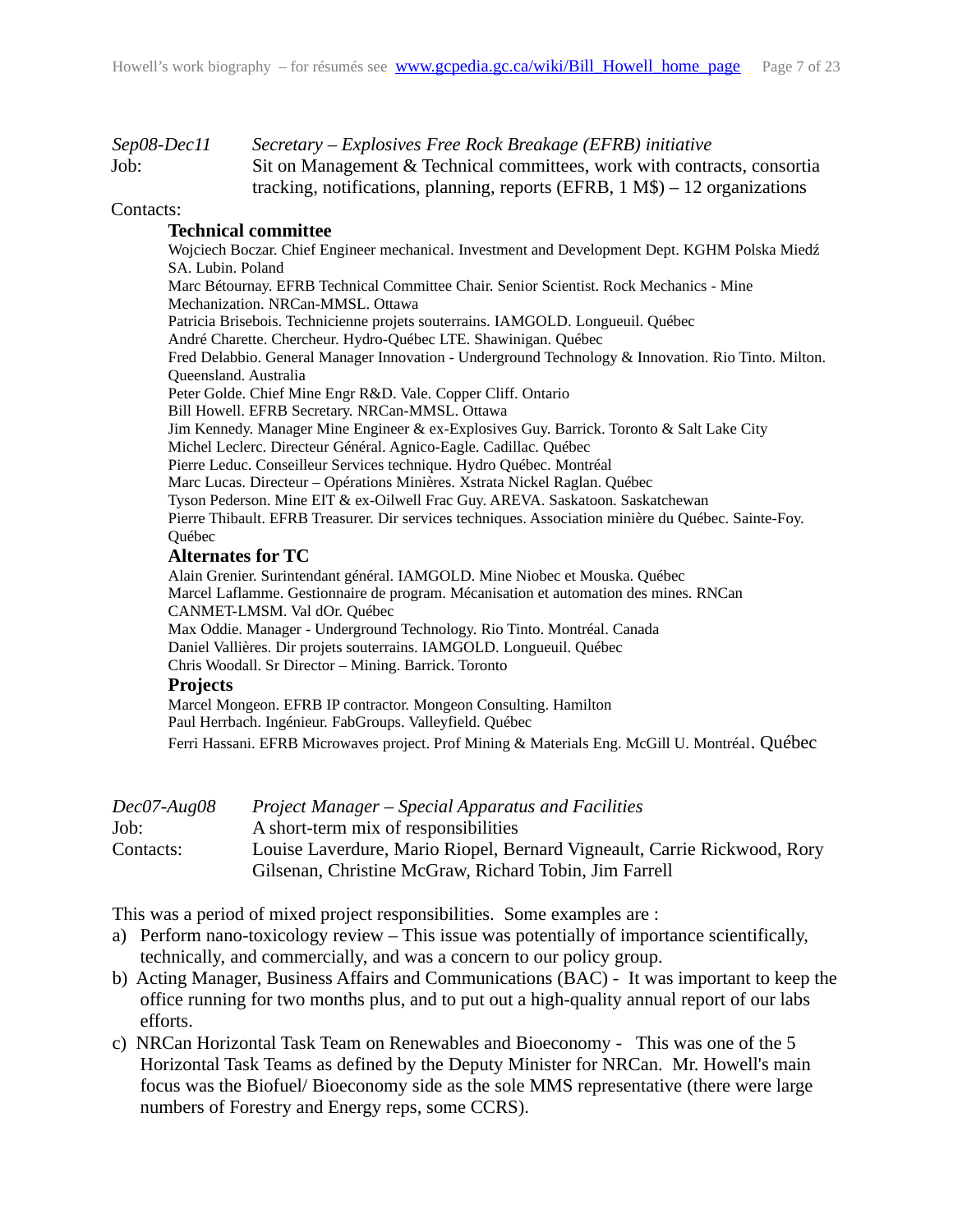<span id="page-7-1"></span><span id="page-7-0"></span>

| $Oct06-Nov07$<br>Job:<br>Contacts: | On leave in Calgary – temporary employment & family<br>Campaign work; looking for possibility to stay permanently close to family.<br>Varied (looking for opportunities, family)                                                                                                |
|------------------------------------|---------------------------------------------------------------------------------------------------------------------------------------------------------------------------------------------------------------------------------------------------------------------------------|
| $Nov04-Sep06$<br>R&D initiatives   | Project Manager – Special Apparatus and Facilities for underground mining                                                                                                                                                                                                       |
| Job:                               | Build R&D initiatives and external funding in the mining industry, eg for 2.4<br>M\$ testing facility                                                                                                                                                                           |
| Contacts:                          | Louise Laverdure, Deputy Director of Mining R&D, NRCan-MMSL, Ottawa<br>Graham Swan, Principal Ground Control Scientist, Falconbridge, Sudbury<br>Denis O'Donnell, CVRD-Inco, Sudbury<br>Paul Podstawka, Industry Canada - FedNor, Sudbury<br>Fred Delabbio, Rio Tinto, Brisbane |

I administered and helped coordinate efforts to build large underground mining R&D consortia with a substantial cost recovery component for our R&D lab. This kind of initiative also ensures that our lab works closely with industry and other stakeholders to tackle substantial science and technology challenges in the mining industry. This meant that I established communications with a network of "protagonists" in industry, government, academia and the provinces; I set up and ran conference calls, video conferences and meetings, assisted the project leaders in the initial concept/cost/schedule, worked on progressively more detailed technical proposals, and contributed to "selling the concept" to help secure the necessary funding. It should be noted that funding decisions are ultimately promoted within each organisation through internal project representatives, and through industry-government-supplier R&D meetings where priorities are discussed. However, a lot of work is required to develop proposals in a format and of the right content that can be approved by all participants. It means ensuring that everyone's concerns are addressed, which isn't always easy when circumstances and personal perspectives can vary radically. Typically it takes a couple of years or so to put these together, given budget cycles, the complexity of the projects, and the competition from other priorities (and people/ organisational changes!!).

Following my position as R&D Program Manager, I was to administer a "*Deep Mining Research Consortium" (DMRC* - http://www.deepminingresearch.org), which has been organized to "engaged in underground hardrock mining research to improve the manageability of risks associated with mining below 2000 metres in Canada". However, the "host" organisation (as Secretariate) was eventually selected to be the Canadian Mining Industry Research Organization (CAMIRO) rather than NRCan-MMSL (CANMET). This effort continues, and is one of the biggest R&D initiatives in Canadian mining.

My efforts were then focussed on a major R&D initiative to build a "D*ynamic Test Facility for Underground Support Systems*" (~2.5 M\$/ 5 years), with ground support expert Véronique Falmagne as project leader until she left for Golders Associates. That concept complemented anticipated research needs for one aspect of deep mines or underground mining in bad ground.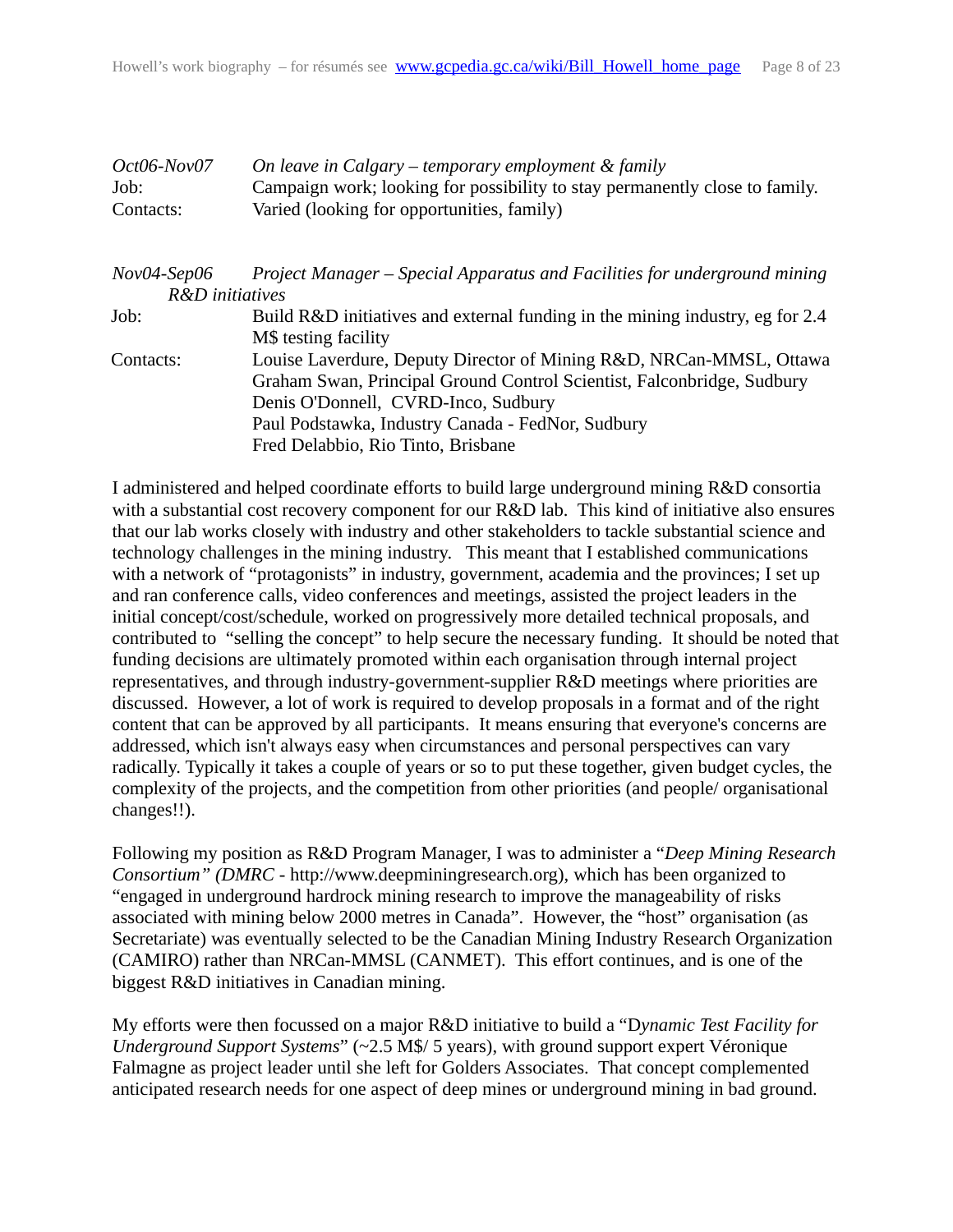Over 9 months, a major concept was built, but tabled in favour of spending a year on preliminary research that we defined in order to better define the main project. That effort continues under project leader Michel Plouffe of NRCan-MMSL.

The most recent large R&D consortia that I worked on was "*Explosive Free Rock Breakage*" (EFRB), which is still under development as of Dec06. This effort is currently conceived of as a  $\sim$  M\$/ 5 years staged effort to seek non-explosive means of rock breakage. This has been a dream for many decades because the elimination of delays in mining by using continuous processes (as with Tunnel Boring Machines (TBMs) for civil engineering projects) rather than the drill-blast-muck cycle would have major benefits for industry. Many major initiatives for hard rock mining in the past have failed, largely because of the the limitations of materials of construction for cutters, and perhaps inadequate automisation/ telerobotics/ controls for for the equipment. The EFRB idea really came up as a follow-on to Placer Dome's "mini-Mole" narrow vein tele-robotic excavator, which was amazingly successful for a 5 year project. While the EFRB project has not been approved, support does seem promising, and even industry restructuring and takeovers that led to the loss of several key proponents were "patched" by the involvement of good people from the changed or evolved organisations. Rock mechanics expert Marc Bétournay of NRCan-MMSL is the project leader. *[Howell 23Apr2012 - Note that this early effort was a pre-cursor to the EFRB collaboration that later arose.]*

<span id="page-8-0"></span>

| Dec01-Oct04 | Science Research Manager – Mineralogy and Metallurgical Processing       |
|-------------|--------------------------------------------------------------------------|
| Job:        | Managed 24 research staff, also involving realignment/restructuring      |
| Contacts:   | Roy Sage*, Director, NRCan-MMSL, Ottawa                                  |
|             | Richard Tobin, Director-General, Minerals Technology Branch, Ottawa      |
|             | Jacques Saint-Cyr*, Director-General, Minerals Technology Branch, Ottawa |

For three years I directly managed 24 people and a cash budget of  $\sim$ 250 k\$ (low point) to  $\sim$ 525 k\$ (normal budget level - not including salaries/ benefits, overhead admin costs, building and equipment). The Mineralogy & Metallurgical Processing (MMP) R&D group was the second largest in MMSL, and had 2 of 3 of the most senior scientists. Twelve staff had PhDs, three had masters degrees, and eight staff were technicians, mostly with BSc or college degrees. There was only 1/2 of a secretary available for the entire group! MMP also had a history of prolific publications and high-end instrumentation, but of poor cost recovery performance per-capita and declining priority. There were also significant internal tensions and problems with the groups direction. On top of that, the lab (MMSL) had its two worst budget years ever by a long shot during this time. My responsibility was considered to be a real challenge.

During my rein as manager, MMP attained the second highest cost-recovery in MMSL (the highest level if "non-official" revenues are included), in spite of enormous resistance against cost recovery by many scientists. A senior scientist who had always lagged in cost recovery also landed a major project during this time following a decade of very low external support for his work. Furthermore, the MMP program was organised into distinct groups in a manner to still allow collaboration, but that kept people into focussed, compatible teams and minimized frictions and complications between people. The groups were a basis for targets, budgets, and communications. By setting up the groups scientists were less prone to step on one another's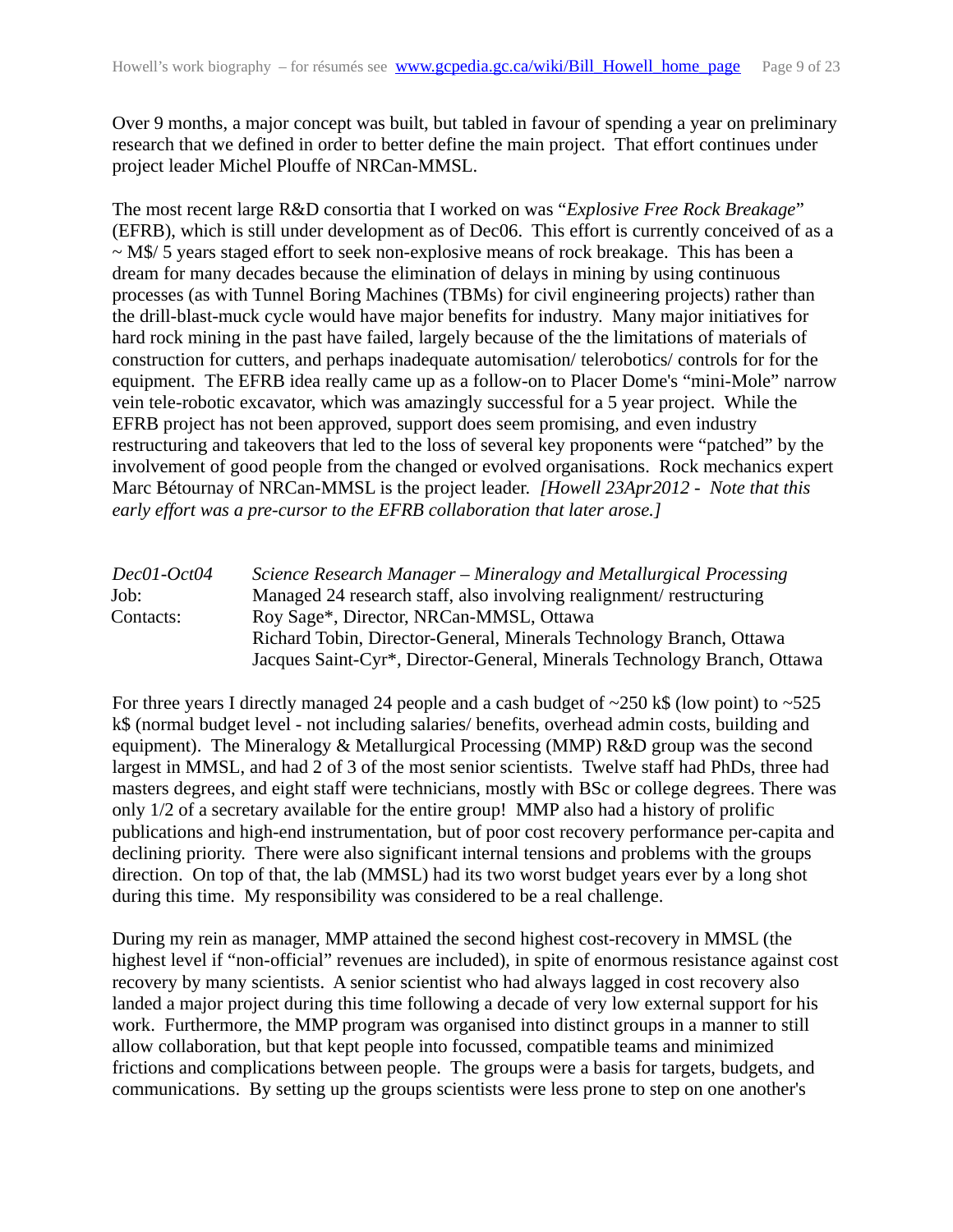toes, and they were more visibly accountable for results, and group budgets were dependent on the results as well as other criteria (somewhat unorthodox for government R&D, but within the cost-recovery trends that were essential to the labs' overall budget). Information on MMP's performance and activities was never so open and accurate, before or after my period as manager. The R&D groups that I set up within the MMP program were:

- **III** Applied mineralogy (X-ray diffraction, scanning electron microscopy, microprobe, surface characterisation, syncrotron analysis on external instruments)
- **III** Base metals (hydrometallurgy mostly integrated with minearalogy
- 11 Gold processing (cyanidation)
- **111 High temperature ceramics/ refractories**
- **III** Mineral processing (grinding, flotation)
- 11 Recycle (minerals and metals focus, some interaction with Canadian Association for Recycling Industries)

Under threats of even further cuts to R&D funding, MMP was selected from 8 or 9 R&D programs to be dissolved by an outgoing ADM, but that decision was put off by the incoming ADM. Note that in the fall of 2006, instead of cutting MMP it was decided to chop the concrete research program and some advanced materials groups at our sister lab - Materials Technology Laboratory (MTL). However, that decision has not yet been carried out, and in time may not be necessary. Furthermore, the concrete group was enormously successful according to major organisational criteria over a long period of time!

None of this situation made me particularly popular with many of the staff, but it did win respect from some. I am not at all apologetic for taking tough decisions in a group with intense internal competitions, although I do recognize that with more experience I could have managed things better. I also needed to find a way to avoid getting buried in the bureaucracy. MMP was a positive contributor to essential MMP goals during a very trying time. It also provided an environment that allowed key intermediate scientists to grow and excel in spite of the traditional blocks that hindered that before I was manager.

<span id="page-9-0"></span>

| $May00-Nov01$ | Climate Change - Minerals and Metals Action Plan 2000, plus Minerals and      |
|---------------|-------------------------------------------------------------------------------|
|               | <b>Metals Strategy for Regions</b>                                            |
| Job:          | Assistant to Sector lead with Branch input to sectoral strategy - develop and |
|               | compose action plan.                                                          |
| Contacts:     | Roy Sage*, Director, NRCan-MMSL, Ottawa                                       |
|               | Phil Jago, Chief, Canadian Industrial Program for Energy Conservation         |
|               | (CIPEC - http://oee.nrcan.gc.ca/industrial/cipec.cfm), NRCan-Energy Sector,   |
|               | Ottawa                                                                        |
|               | Pamela Burr, Research Scientist, Canadian Forestry Service, Ottawa            |

My boss, Roy Sage, had been the Minerals and Metals Sector (MMS) "Champion" on Climate Change for several years, when the only person he had assisting him, Chris Padfield, moved on to a great opportunity in another sector. I was brought in several months before the deadlines for proposals for "Action Plan 2000" (AP2), so I caught up on background material, assisted in interdepartmental meetings leading to Action Plan 2000, and did a substantial amount of the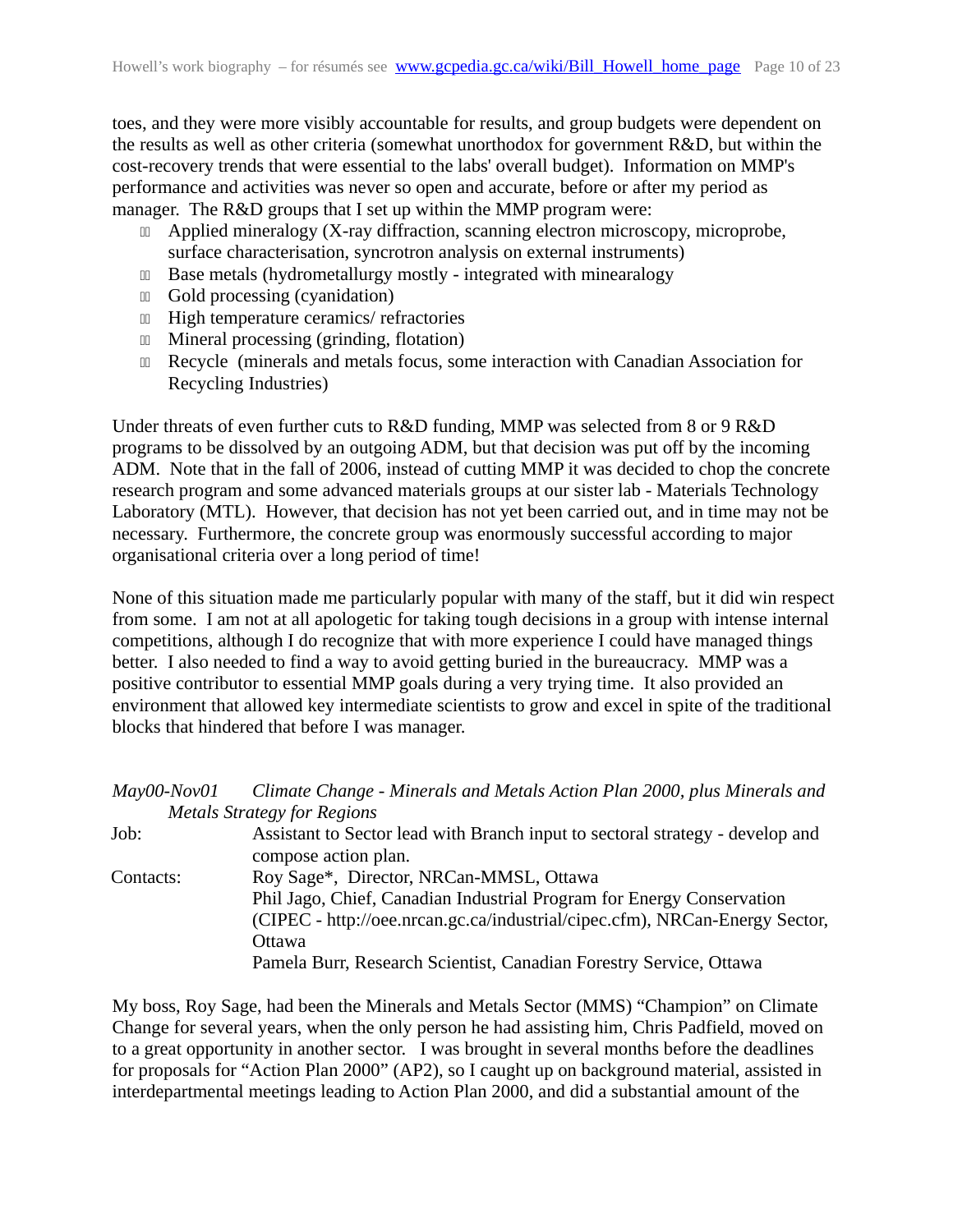writing up of the proposal for the Minerals and Metals Sector. While this responsibility only lasted for about 6 months or less before I moved on to becoming an R&D Program Manager under Roy Sage, it was an excellent exposure to fast preparations of major collaborative-horizontal proposals in the government.

The administration of the MMS component of AP2 passed to Linda Wilson under Roy Sage's leadership, and was later recognized as one of the more effectively run components of NRCan's AP2 efforts.

Note that I am NOT a "Kyoto Premise" fan - quite the opposite. I haven't seen any major scientific papers that convincingly show that:

- CO2 has a significant impact on global temperature when it is above 60-90 ppm, as compared to historical behaviour over various timescales back 570 million years; and/or
- the results aren't better interpreted simply as indicating that the concentration of CO2 is a function of temperature (pre-anthropogenic, possibly even in recent times)

To me, the real issue is that we need far better models of astronomy (sun, galactic rays, orbitals etc), geology (volcanoes, oceanography, geothermal, geomagnetic), and biology (possible equilibrium [CO2] in the atmosphere being mediated by photosynthesis & its evolution (eg gymnosperm/angiosperm trees, C3 to C4 grasses). *[Howell 23Apr2012 - Since the original version was composed in ~2006, my thinking has greatly expanded in the astronomy, Earth, physics areas, to the point that I am even more convinced of the failures & shortcomings of consensus science, ergo essentially all scientists, while at the same time recognizing their successes (again, essentially all of the scientists). But that's more a subject of epistemology, philosophy, psychology, and sociology …]*

<span id="page-10-0"></span>

| Seppo Seppälä, Executive Director of MAP, Sandvik Tamrock, Finland |
|--------------------------------------------------------------------|
|                                                                    |
|                                                                    |
|                                                                    |

The Mining Automation Program (MAP) ran from 1995 through 2000 plus, and was one of the most ambitious and largest underground mining R&D efforts in the recent past. It was a collaboration between INCO, Dyno Nobel, Sandvik Tamrock, and NRCan-CANMET, and had the objective of demonstrating several key "tele-robotic" prototypes for underground mining - an extreme bandwidth underground communications system, a scoop, development drill, and explosives loader. Many other project components were also important parts of this initiative. The inspiration behind this initiative was Greg Baiden of Inco (now at Laurentian University), and the concepts and targets went far beyond other projects in this area.

I was Secretary of the Management and Technical Committees of MAP, reporting directly to the Executive Director Seppo Seppala of Sandvik Tamrock in Finland, although my office stayed in Canada. Seppo is a phenomenal project manager, and he went on to be President of an aircraft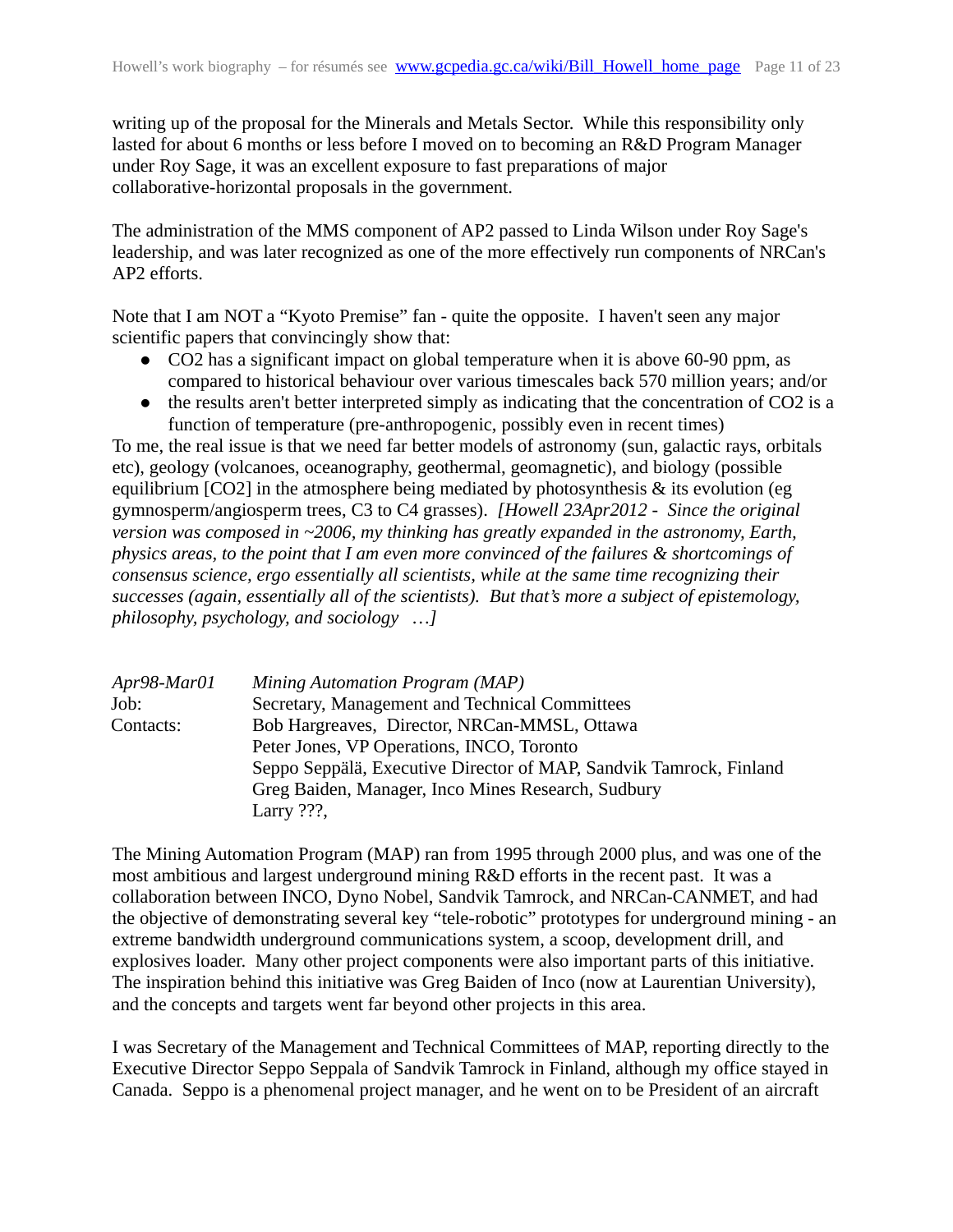component. In addition to help organize and track meetings, I coordinated and reported on CANMET-MMSL's projects, often helping to specify, cost, schedule, and track project progress with the project leaders. Additionally, I ran the Lotus Notes server for the initiative, even though I am not an IT person and never did get formal training. A Lotus Notes consultant was used occasionally for system reconfiguration and major "blow-ups" which were rare.

The objectives of MAP were very aggressive, and not long after the wind-down of the project related work ceased at Inco and Dyno Nobel, while some effort continued at Sandvik-Tamrock. Still, the concepts behind MAP were advanced for the time, and the lessons will be useful for successive generations of mine automation. While CANMET-MMSL's cash resources were very limited, the ground control group in particular made substantial contributions towards the MAP objectives.

As the program wound down I moved on to a great opportunity as R&D Program Manager for a large and challenging group.

<span id="page-11-0"></span>

| Diesel Emissions Evaluation Program (www.deep.org)         |
|------------------------------------------------------------|
| Secretary, Management Board and Technical Committee        |
| Bob Hargreaves*, Director, NRCan-MMSL, Ottawa              |
| Bruce Conard*,                                             |
| Jozef Stachulak, Chief Ventilation Engineer, Inco, Sudbury |
| Andrew Hara,                                               |
| Gary Allen,                                                |
| Gilles Brousseau,                                          |
| Andy King                                                  |
|                                                            |

In the early to mid-90s, some scientific papers were suggesting that diesel particulate emissions might be carcinogenic and could have a major health impact independent of, or in combination with, other toxic components of diesel emissions (such as NOx, SO3, PAHs, CO, etc etc). The DEEP R&D program was a large and urgent initiative by Canadian mining stakeholders to prepare for extreme changes in Occupational Safety and Health (OSH) regulations that were proposed by the American Conference of Governmental Industrial Hygienists (ACGIH), whose advice has regulatory implications in many jurisdictions in the USA and Canada. Our federal government lab, a number of major mining companies and several smaller ones, labour unions, provincial mine inspectors, universities, and the mining research organisation joined this consortium.

I was selected to be the Secretary for DEEP, and organised meetings and follow-up for both the Management and Technical Committees, and helped with project proposals and over-all communications. Given the very different perspectives of all of the players around the table, a fair amount of team-building/ repair was necessary, and communications and follow-up were paramount. It was also very important to build at least some genera support for competing project concepts to ensure that the R&D agenda was progressing in a timely fashion, and in a direction compatible with the overall program objectives.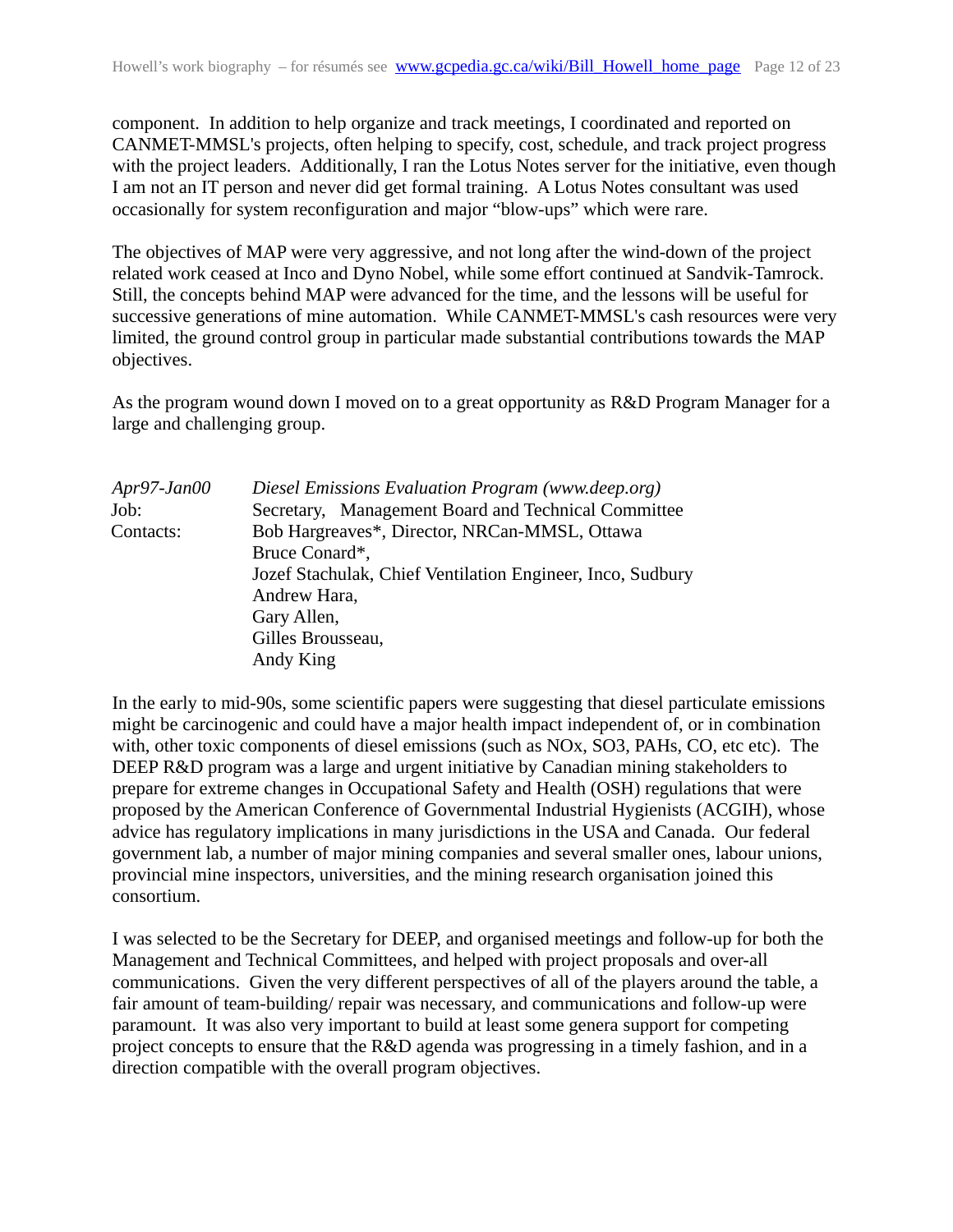I received an NRCan award for my involvement in DEEP, along with other team members.

<span id="page-12-3"></span>

| Jul96-Apr97 | Transportation Energy Technology Program (TETP)                   |  |  |  |
|-------------|-------------------------------------------------------------------|--|--|--|
| Job:        | Research Officer, electric and hybrid vehicles                    |  |  |  |
| Contacts:   | Nick Beck, Manager, TETP                                          |  |  |  |
|             | Martin Hammerli*, Hydrogen R&D Funding Coordinator                |  |  |  |
|             | Frank Campbell*, Director, CANMET Energy Technology Centre (CETC) |  |  |  |
|             | Peter Reilley-Roe*,                                               |  |  |  |

For nine months I managed R&D project funding in the area of electric vehicles, during the height of the mid-to-late 1990's enthusiasm for electric cars, as exemplified by California's Air Resources Board regulation table to ensure a minimum percentage of zero-emission vehicles. The work consisted of tracking the progress of projects on ongoing battery and EV systems, and of representing Canada on the International Energy Agency's (IEA) Electric Vehicle "Annex". While most of the work consisted of ongoing projects, new proposals were assessed, and I developed a proposal/ contract for the extended participation of NRCan in the IEA revised Hybrid and Electric Vehicle annex. I also stood my ground against perceived irregularities in some of the contracting and hiring procedures.

<span id="page-12-2"></span>

| Mar93-Jun96 | <b>Business Development Coordinator, Mineral Sciences Laboratories</b> |  |  |  |
|-------------|------------------------------------------------------------------------|--|--|--|
| Job:        | Develop R&D contracts, especially in Western Canada                    |  |  |  |
| Contacts:   | Irwin Itzkovitch*, Director                                            |  |  |  |
|             | Bob Hargreaves*, Manager, Business Development Office                  |  |  |  |
|             | Philippe Dauphin, Business Development Coordinator                     |  |  |  |

I moved to the federal government for an opportunity to work in a "pure marketing" role, and had the responsibility of promoting our lab's R&D capabilities to mining companies and suppliers in Western Canada, as well as assisting with some opportunities in Ontario. The marketing efforts really lasted for 12 to 18 months, after which major organisational changes (first lab mergers and changes in the emphasis of R&D management polices, then the huge "Program Review" of the federal government) resulted in almost all of my work being allocated to business plans, contract management, and reorganisation issues.

While there was some limited success with Western opportunities, CANMET-MMSL is still largely an Ontario-Quebec focussed organisation given the location of facilities and personnel, the costs of travel, the expertise of the scientists at the lab, and long-term declining resources that have limited initiatives.

#### <span id="page-12-1"></span>**Imperial Chemicals Industries (ICI) & CIL Employment**

<span id="page-12-0"></span>*Nov88-Feb93 ICI Forest Products, Montreal*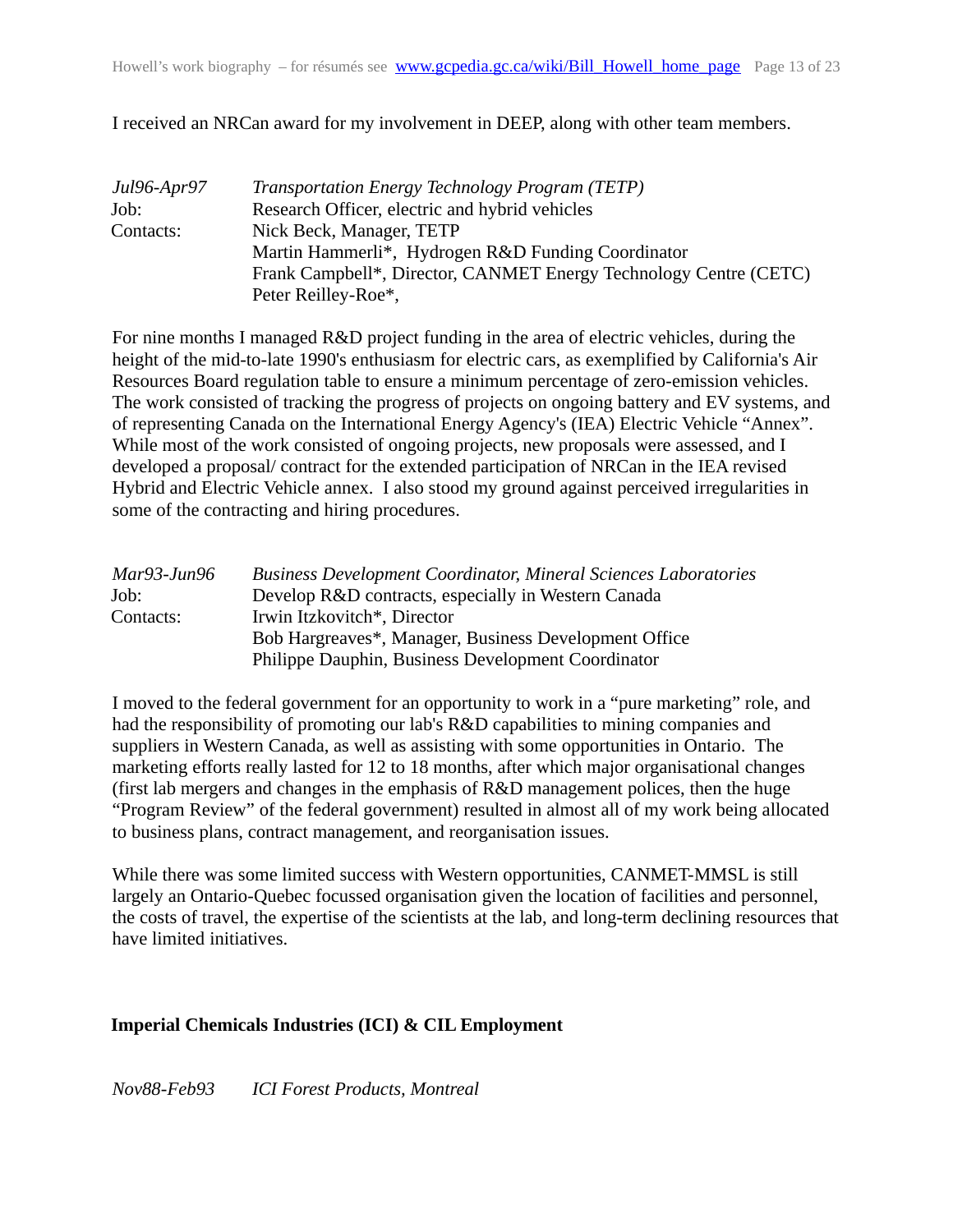| Job:      | Market Research Manager, Chloralkali       |  |  |
|-----------|--------------------------------------------|--|--|
| Contacts: | Bill Wowchuk, Marketing Manager            |  |  |
|           | Norm Thogersen, General Manager            |  |  |
|           | Paul Donnini, Business Development Manager |  |  |

My work included the macro-and micro-economic modelling and forecasting of inorganic chemicals and their end-use markets. Major surveys of pulp and paper operations were carried out, production and import-export statistics were monitored, and presentations were made to major clients to explain pricing and market dynamics. I learned a lot about commodity markets, pricing, and client relations (product management and marketing - as an observer). Specific projects included:

- Hydrogen peroxide phone survey of pulp and paper industry, integration of more general market trends, micro-economic (industry & technology specific) blended with macro-economic (indicators etc) analysis, report and presentation. This work helped to justify a major business partnership related to a new hydrogen peroxide plant in Quebec.
- End-use market & macro-economic analysis of chloralakli markets and caustic substitutes & competitive processes (ongoing).
- Special grade of hydrochloric acid quick analysis.
- Techno-economic analysis of lime soda to caustic business opportunity.
- Specialty chemicals for the pulp and paper industry business opportunities and targetting.

For the last couple of years my work increasingly included business development projects, which entailed the technical assessment of specialty chemical opportunities, conceptual process layout and costing, and estimates of market size.

At the end, although slated for a product management job, I was extremely impressed by the high quality marketing staff, and elected to pursue a marketing position for my next job (more specifically, industrial sales). Business was also under pressure, and within a couple of years of leaving the business unit was sold off to an American company.

<span id="page-13-0"></span>

| Jan87-Oct88 | ICI - CIL Sulfur Products, Mississauga |
|-------------|----------------------------------------|
| Job:        | <b>Research Engineer</b>               |
| Contacts:   | Athol Tricket,                         |
|             | Russell Derrah,                        |
|             | Jean du Manoir,                        |
|             | Andy Yethon,                           |
|             | Rob Michalowitz                        |

My time at the central research lab of ICI Canada allowed me to do research on a number of fascinating industry challenges, including:

- a sensitive/difficult pasturization of a biological enzyme (B.T. pesticide) that was critical for our biotech research group;
- analysis and challenge of the direction of several long-term, high-profile corporate R&D projects (polymer coated urea project by the agriculture research lab, critical analysis of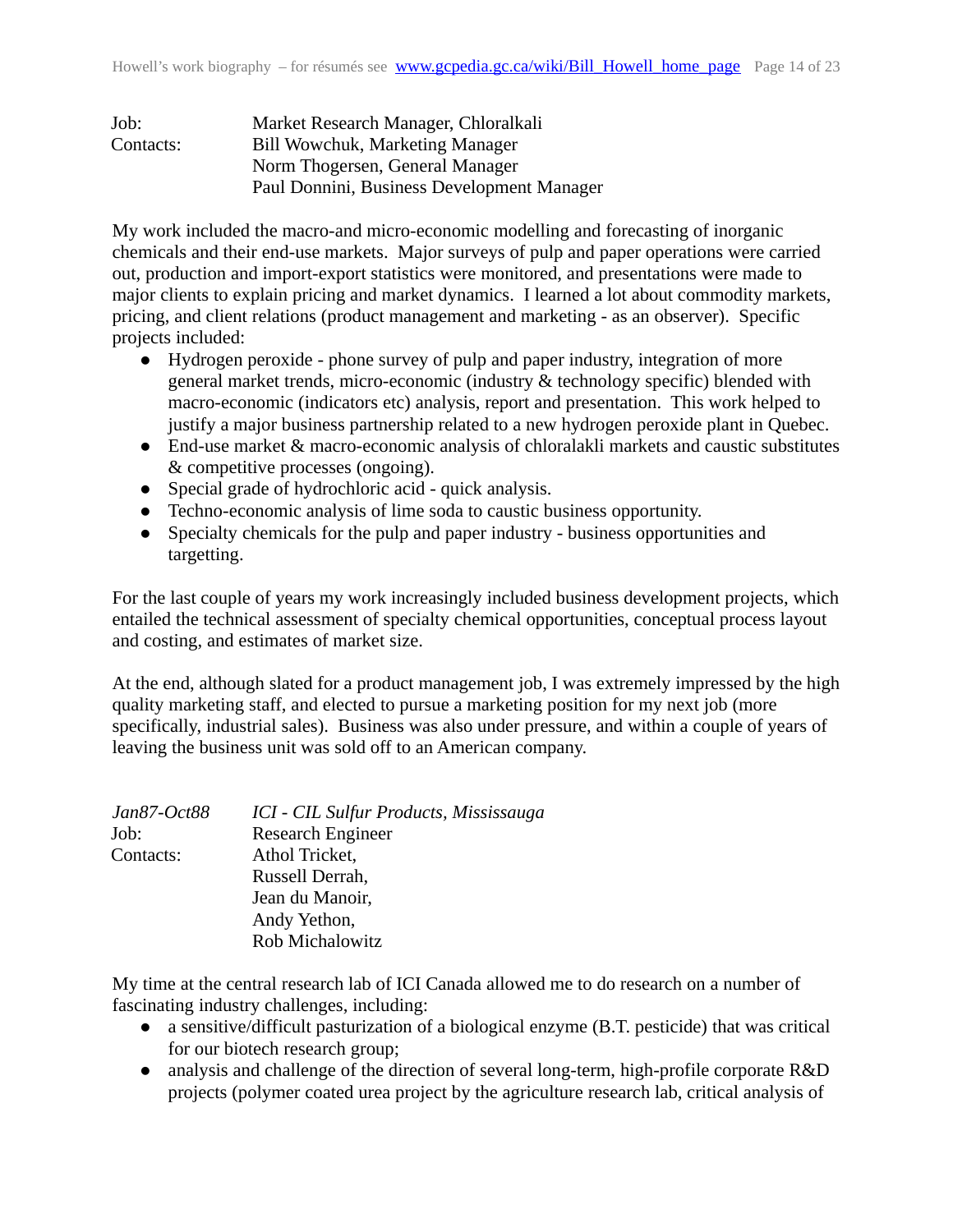re-incarnated proposals to reduce SO2 off-gases to elemental sulfur, etc)

- the production of specialty grades of oleum and sulfuric acid at oleum storage sites using microwave processing (here I assisted the project leader)
- chemical engineering process design, from overall flowsheet to individual unit operations to special data-derived liquid vapour equilibrium models, using ICI's advanced software (somewhat like ASPEN). Not having access to corporate training, I learned this by myself from somewhat cryptic manuals.
- Selection and mounting of instrumentation to measure sulfuric acid quality at a major smelter operation.
- Extensive testing for the cleanup of SO2/SO3 gas process streams from the perspective of very high-purity end-use market requirements.
- Development of canola seed coatings.
- Assessment and testing of the INCO SO2-air process for cyanide destruction.

As it became clear that the science of my hobby (neural networks) could never be matched by my research at work, I sought to round out my background with a marketing group in the company (much better mobility, pay, and opportunity!).

<span id="page-14-2"></span>

| Apr86-Dec86 | ICI - Canadian Fracmaster, Calgary |
|-------------|------------------------------------|
| Job:        | Research Engineer, Rheology        |
| Contacts:   | Hutch Holton,                      |
|             | Bob Greenhorn,                     |
|             | Dave Larson                        |

Just as I completed my Master of Applied Science (M.A.Sc.) degree in chemical engineering at the University of Ottawa, I landed an opportunity with ICI in Calgary. My main research project was to design and implement rheological research/testing equipment at Canadian Fracmaster, which had just been taken over by ICI. Given the abrupt drop in oil price (30 \$/barrel  $\rightarrow$  10 \$/bbl) just as I joined the operation, the R&D efforts were slated for shut-down, and most personnel were transferred to other parts of ICI, although some left the company to pursue other opportunities.

I did do a range of tests on oilwell stimulation fluids, using an advanced vibrating rheometer. I played around with engineering models for non-Newtonian fluid behaviour, and compared them to field data with a good deal of satisfaction. I also learned routine lab tests for oilwell fracturing fluids and cements, acid jobs.

## <span id="page-14-1"></span>**Other Organisations earlier in my career**

<span id="page-14-0"></span>

| ?Sep83-Mar86? | Energy, Mines & Resources, Ottawa                                     |  |  |  |
|---------------|-----------------------------------------------------------------------|--|--|--|
| Job:          | Physical Scientist, hydrometallurgy                                   |  |  |  |
| Contacts:     | Gordon Ritcey*, World-Renowned Hydrometallurgist, Solvent Extraction, |  |  |  |
|               | Process Flowsheet Design                                              |  |  |  |
|               | Mike Campbell*, R&D Section Head - Hydrometallurgy                    |  |  |  |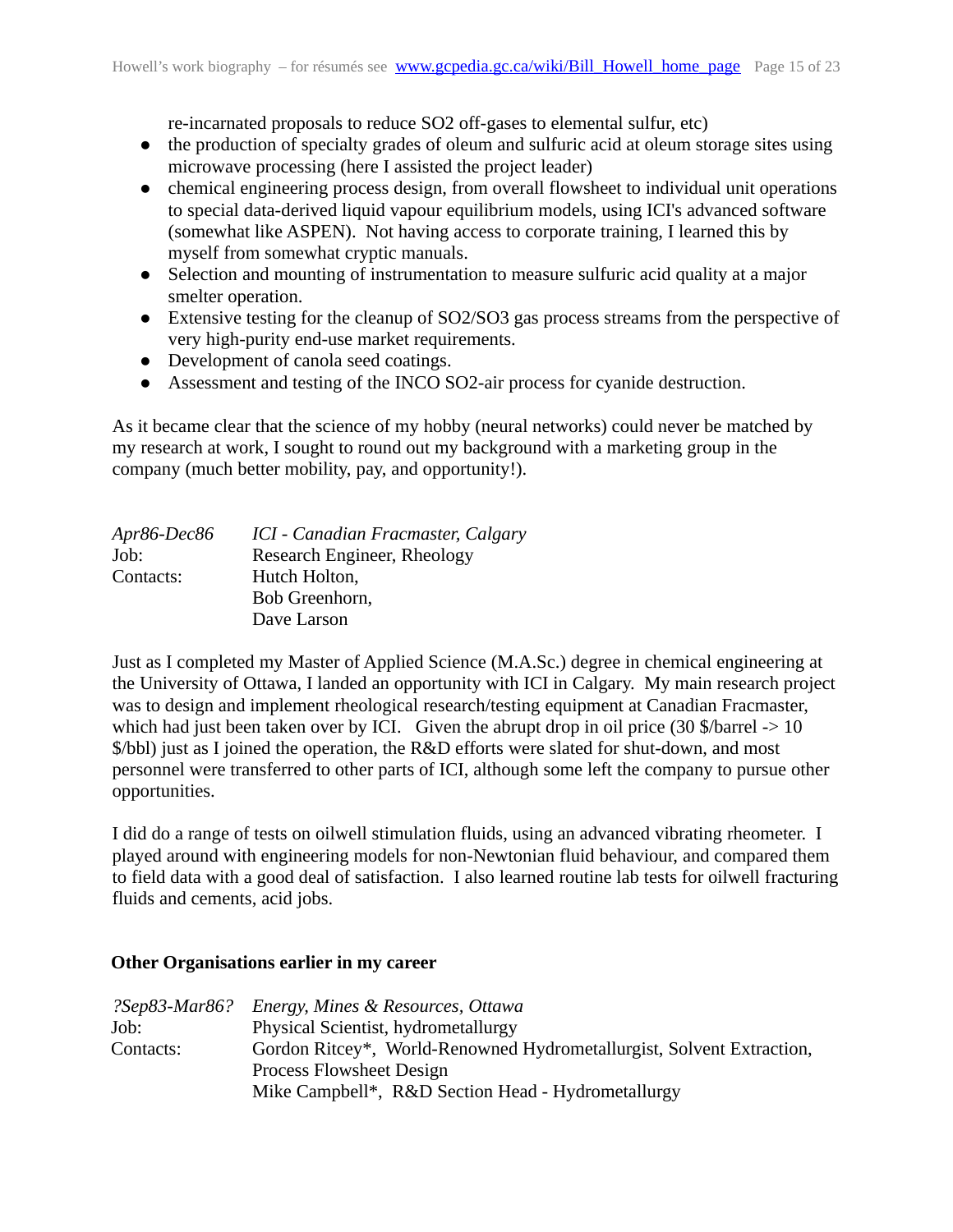#### Ron Molnar, Hydrometallurgist, Pilot Plants

As I was completing my Master's thesis in Chemical Engineering, I took full-time employment at the Minerals Sciences Laboratories (MSL) which later merged with mining to become MMSL. I did experimental work in the area of hydrometallurgy, including:

- oxygen use versus air for leaching uranium from Elliot Lake ores, including process computer modelling (kinetics, mass transfer)
- precipitation of iron from chloride/sulphate solutions
- zinc solvent extraction fast kinetics to avoid iron carry-over etc
- direct fluoride leach to UF4 process,
- Atomic Emission Spectroscopy (AES) and wet chemical analysis, complimented by analytical lab resources were not used.

<span id="page-15-1"></span><span id="page-15-0"></span>

| $Sep81-Sep83?$<br>Job:               | Master of Applied Science in Chemical Engineering, University of Ottawa<br>Physical and chemical aspects of the solvent extraction of uranium by a<br>tertiary amine  |
|--------------------------------------|-----------------------------------------------------------------------------------------------------------------------------------------------------------------------|
| $?Dec79$ -Aug81<br>Job:<br>Contacts: | Alcan, Jonquiere QC<br>Process Engineer, AlF3 plant<br>Yvon Larouche, Plant Manager<br>Guy Forté, ?Process Manager?<br>Wesley Stevens, Process Engineer, R&D Engineer |

Following graduation with my BASc in Chemical Engineering, rather than stay in Alberta during the height of an oil boom I packed my bags to move to Quebec, learn French, and start my career. I ended up in an excellent region - Saguenay- Lac St Jean as a junior chemical engineer in the aluminum fluoride plant. Besides aluminum fluoride production, I was exposed to fluorspar grinding/ flotation, aluminum hydrate drying/ calcination, aluminum sulphate and sulfuric acid. As there was a major modernisation program planned, with completely new plants (plus outsourcing for sulfuric acid and a separate facility aluminum sulfate) the main challenges were minor modifications, commissioning a 98% sulfuric acid unloading facility for extreme winter cold (that was scary!).

Small construction projects included entrained water droplet knockout for a separator, stairs and support columns for large sulfuric acid storage tanks, pumping and heating control systems for acid lines, and the revamping of all of the production monitoring software (not control software).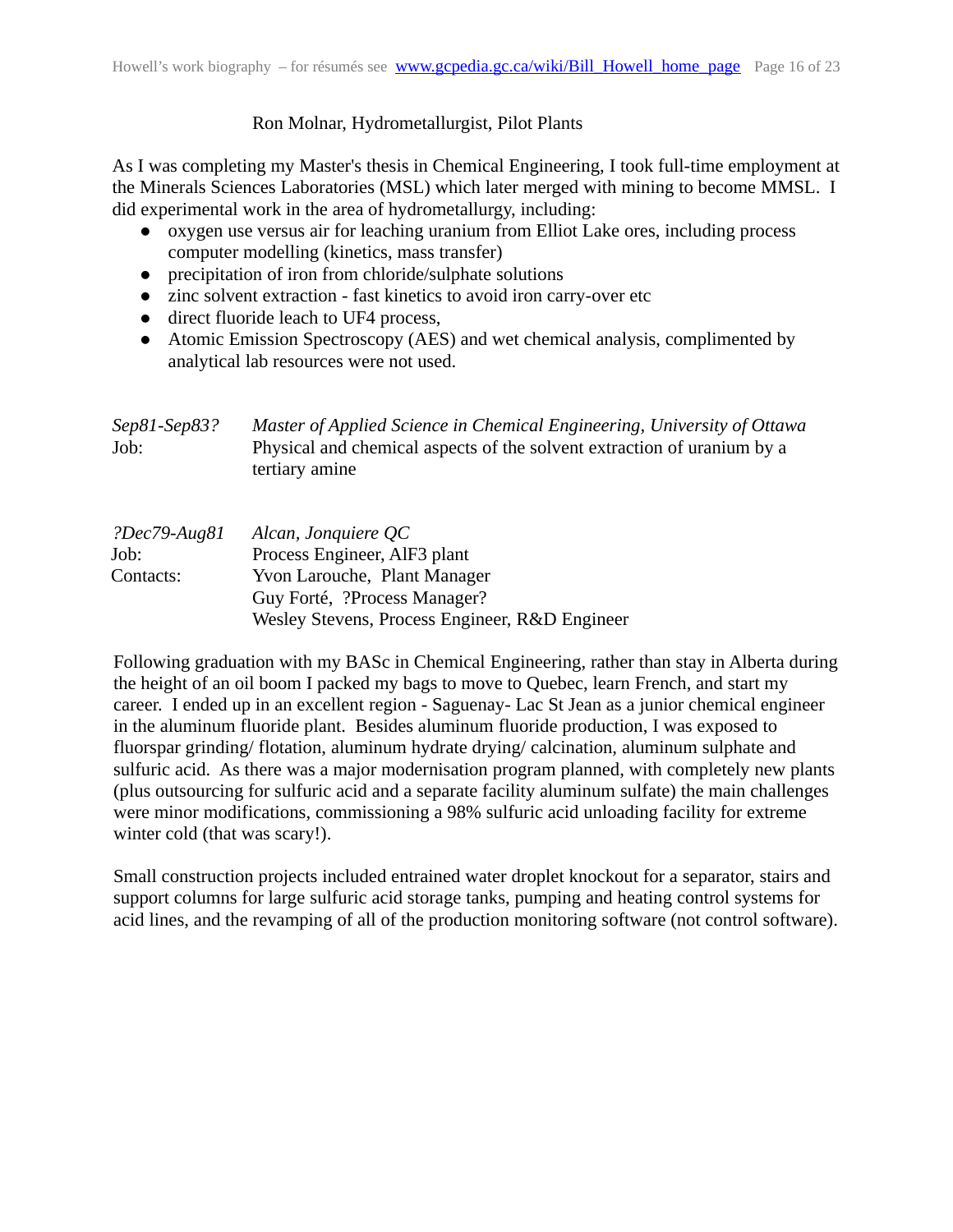## <span id="page-16-0"></span>**Extra-Job Mega-Activities**

In addition to the descriptions of my past jobs above it is also worthwhile to consider my efforts related to my hobbies:

- neural networks:
- biotech/genetics;
- math, statistics and physics for climate change science and modelling;
- computer languages (including the port of the Q'Nial Language from Unix to AmigaDOS, stretching C compilers beyond their limits).

From a science/ engineering perspective, my "hobbies" are vastly more advanced and challenging than anything that I have run into at the corporate or government labs that I have worked at. My hobbies also tend to be associated with issues of far greater overall priority and urgency for society (i.e. the implications of failures of the science underlying the Kyoto Premise for Climate Change, understanding the most complex system known - the human brain, the reality versus the hype and fears behind the social and medical implications of genetics, etc). These activities have also been a unique opportunity to work with some really amazing people.

## **Howell - Scientific journal peer reviews**

| <b>IEEE-TNNLS</b> | <b>IEEE Transactions on Neural Networks and IEEE-CIS</b><br>Learning Systems |             |
|-------------------|------------------------------------------------------------------------------|-------------|
|                   | (was IEEE-TNN prior to $?~2010$ ?)                                           |             |
| <b>NCA</b>        | Neural Computing and Applications                                            |             |
| <b>NN</b>         | <b>Neural Networks</b>                                                       | <b>INNS</b> |

|              | <b>Paper reviews</b> |                       |            |                |
|--------------|----------------------|-----------------------|------------|----------------|
| Year         | <b>NN</b>            | IEEE-<br><b>TNNLS</b> | <b>NCA</b> | <b>Total</b>   |
| 2013         | 4                    |                       |            | 4              |
| 2012         | 4                    |                       |            | 4              |
| 2011         | 2                    |                       |            | $\mathbf{z}$   |
| 2010         | $\overline{c}$       |                       |            | $\overline{2}$ |
| 2009         | 5                    |                       |            | 5              |
| 2008         | 5                    |                       | 2          | 7              |
| 2007         |                      |                       |            | 7              |
| 2006         |                      | 6                     |            | 6              |
| 2005         |                      |                       |            | 0              |
| 2004         |                      |                       |            | በ              |
| 2003         |                      |                       |            |                |
| <b>Total</b> | 29                   | 6                     | 2          | 37             |

Note that my reviews tend to be much longer and deeper than most. NN – Elsevier's report shows 30 completed reviews and 2 pending as of 26Sep2013 (this applies to the NN journal only).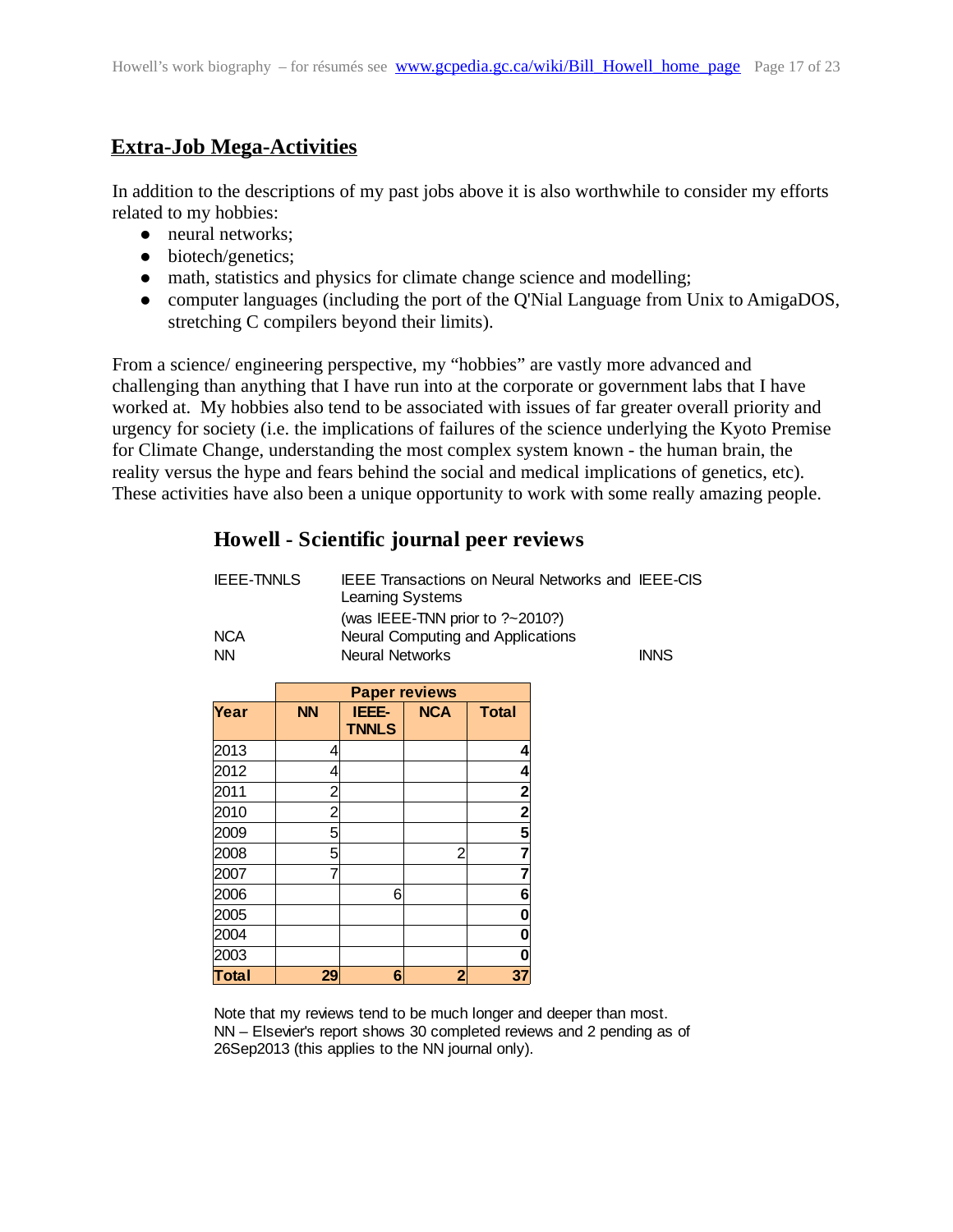#### **Howell - Scientific conferences: peer reviews and responsibilities**

| $CISDA =$  | Computational Intelligence for Security and Defence Applications                  | <b>IEEE-CIS</b>                                        |
|------------|-----------------------------------------------------------------------------------|--------------------------------------------------------|
| $LICNN =$  | International Joint Conference on Neural Networks                                 | $INNS + IEEE-CIS$                                      |
| $INISTA =$ | International Symposium on INnovations in Intelligent SysTems and<br>Applications | IEEE + YIIdlz Technical University,<br><b>Istanbul</b> |
| $IWACI =$  | International Workshop on Advanced Computational Intelligence                     | <b>IEEE-CIS</b>                                        |
| $SSCI =$   | Symposium Series on Computational Intelligence                                    | <b>IEEE-CIS</b>                                        |
| $WCCI =$   | World Congress on Computational Intelligence                                      | IEEE-CIS + [INNS for NNs]                              |

| Year  | <b>Conference</b> | Location          | <b>Responsibility</b>                                       | reviews<br>ttended<br>Paper | website                                                       |
|-------|-------------------|-------------------|-------------------------------------------------------------|-----------------------------|---------------------------------------------------------------|
| 2013  | <b>IJCNN</b>      | Dallas            | Publicity Chair                                             | 10 <sup>2</sup>             | www.ijcnn2013.org                                             |
| 2013  | <b>INISTA</b>     | Albena, Bulgaria  | (paper reviewer)                                            | 3M                          | http://www.inista.org/                                        |
| 2013  | <b>SSCI</b>       | Signapore         | (paper reviewer)                                            | 1N                          | http://www.ntu.edu.sg/home/epnsug<br>an/index_files/SSCl2013/ |
| 2012  | <b>CISDA</b>      | Ottawa            | helped John Verdon create a Social Media<br>Special Session | 9 Y                         | http://ieee-cisda.org                                         |
| 2012  | <b>WCCI</b>       | <b>Brisbane</b>   | Program Committee (paper reviewer)                          | 5N                          | www.ieee-wcci2012.org                                         |
| 2011  | <b>IJCNN</b>      | San Jose          | Program Committee (paper reviewer)                          | 7 N                         | www.ijcnn2011.org                                             |
| 2011  | <b>INISTA</b>     | ?Turkey?          | (paper reviewer)                                            | 3N                          | http://www.inista.org/                                        |
| 2010  | <b>INISTA</b>     | ?Turkey?          | (paper reviewer)                                            | 3N                          | http://www.inista.org/                                        |
| 2010  | <b>IWACI</b>      | Suzhou, China     | Program Committee (paper reviewer)                          | 17N                         | http://www.iwaci.org/iwaci2010/                               |
| 2010  | <b>WCCI</b>       | Barcelona         | Technical Program (paper reviewer)                          | 5N                          | www.wcci2010.org                                              |
| 2009  | <b>IJCNN</b>      | Atlanta           | Publicity Chair, Topic review chair                         | 29 <sup>Y</sup>             | www.ijcnn2009.com                                             |
| 2008  | <b>IJCNN</b>      | Hong Kong         | Program Committee (paper reviewer),                         | 14 Y                        |                                                               |
| 2007  | <b>IJCNN</b>      | Orlando FL        | Publicity Chair                                             | 4Y                          | www.ijcnn2007.org                                             |
| 2007  | <b>INISTA</b>     | ?Turkey?          | (paper reviewer)                                            | 9 N                         | http://www.inista.org/                                        |
| 2006  | <b>IJCNN</b>      | Vancouver         | International Liaison,                                      | 19 <sup>Y</sup>             |                                                               |
| 2005  | <b>IJCNN</b>      | Montreal          | Program Co-Chair                                            | 28 <sup>Y</sup>             | www.ijcnn2005.org                                             |
| 2004  | <b>IJCNN</b>      | Budapest, Hungary | (paper reviewer)                                            | 5Y                          |                                                               |
| 2003  | <b>IJCNN</b>      | Portland OR       | International Liaison                                       | 7Y                          |                                                               |
| 2002  | <b>WCCI</b>       | Hawaii            | Session Chair, (paper reviewer)                             | 5Y                          |                                                               |
| Total |                   |                   |                                                             | 183                         |                                                               |

Attended – Note that I paid for all conference costs, including travel, registration, hotels etc, out of my after-tax pocket!! I did paper reviews for ALL conferences listed, even if not mentioned. I did the reviews alone, not via a gradstudent or employee. Note that journal reviews are listed separately, and that I have NOT compiled a list of work-related reviews of papers and reports. Additionally, my reviews tend to be much longer and deeper than most.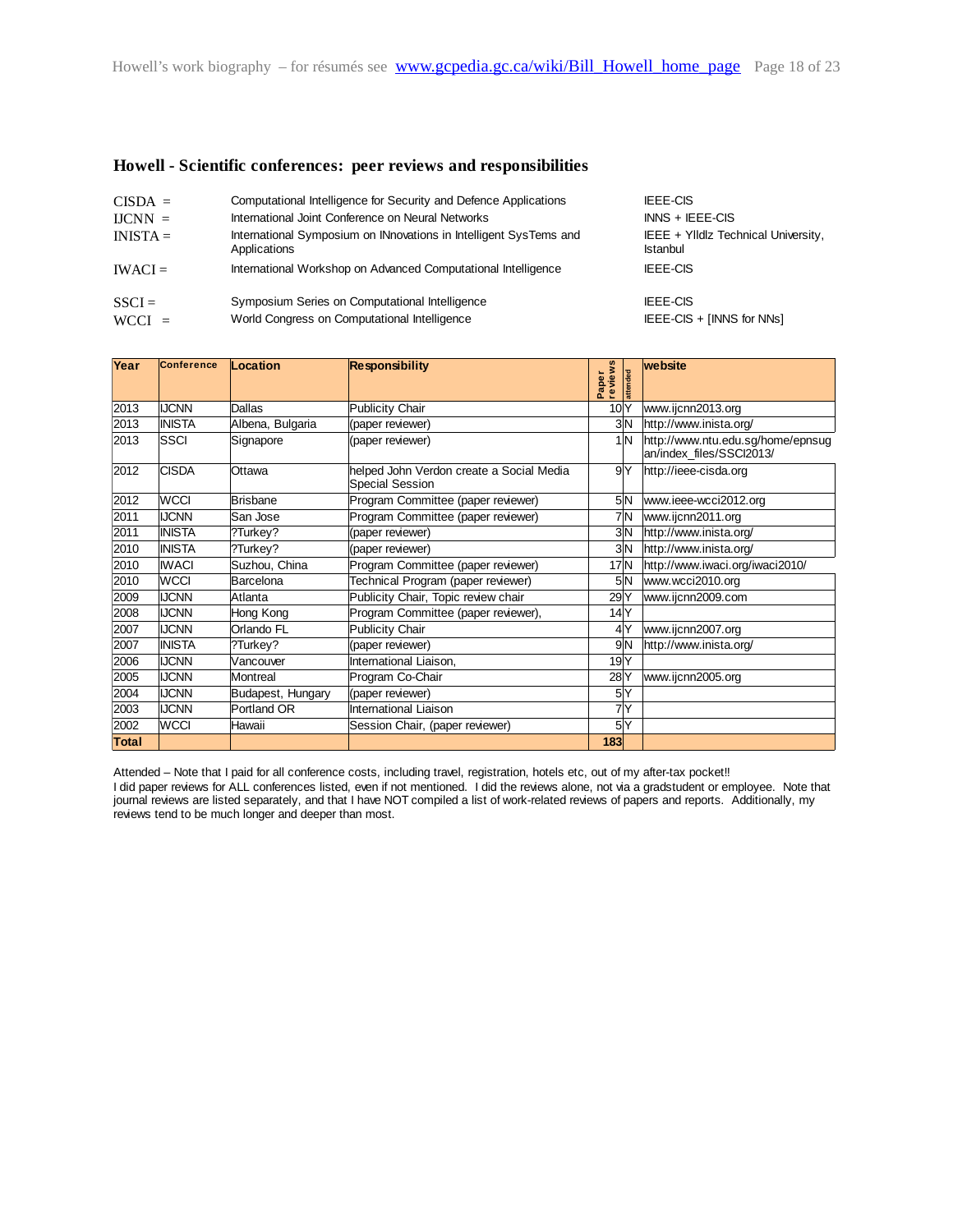## <span id="page-18-0"></span>**Selected reports and publications**

I have seldom been in a position to generate reports of a non-confidential nature suitable for publication. The list that follows is therefore comprised mostly of internal corporate reports that were not released. Often these reports were prepared with tight deadlines and with a specific "customer" in mind, so the style tends to be succinct and to the point. Still, I have always been proud of the technical depth and quality of most of my reports, which compare favourably with many of the publications of technical and marketing research personnel that I have worked with, reviewed, or administered.

Almost all of the work reports listed below were products of my own investigations, analysis and reporting. In a few cases initial direction and objectives came from senior scientists (M.A.Sc. thesis and earlier CANMET work in particular). Extensive computer modelling is used in most of the work, using several different computer languages and advanced usage/macro programming of applications such as spreadsheets and text retrieval software.

The big exception to my primary authorship is the Neural Networks journal special issue of selected papers from the International Joint Conference on Neural Networks 2005 in Montreal: http://faculty.uwb.edu/ijcnn05/ For that publication I was one of four guest editors.

Most of my work at ICI Sulfur Products research group was never produced in a major report format - for example: cleanup of smelter gas derived SO2 & H2SO4; pasturize bio-enzymes (B.T.), process evaluation/costing of slow-release polymer coatings for fertilizers, and formulation/ application of canola seed coatings. Some of this work was in the form of process design and cost estimation for senior management decisions on advanced R&D projects, while other work was in the form of highly technical engineering support to other researchers.

Of course, this listing omits a far, far greater volume of analyses and reporting of a scientific, engineering, operational, managerial, and conceptual nature, as produced throughout my career. One notable "deep specialty" area for my work environments has been [project, operational, managerial, financial] reporting using sophisticated software tie-ins to corporate information systems. These systems went far beyond the official IM capabilities. Another huge area that I put time into were a vast array of computer, programming languages, and related projects (including several major hardware projects). Of those, only the Q'Nial language port is listed below.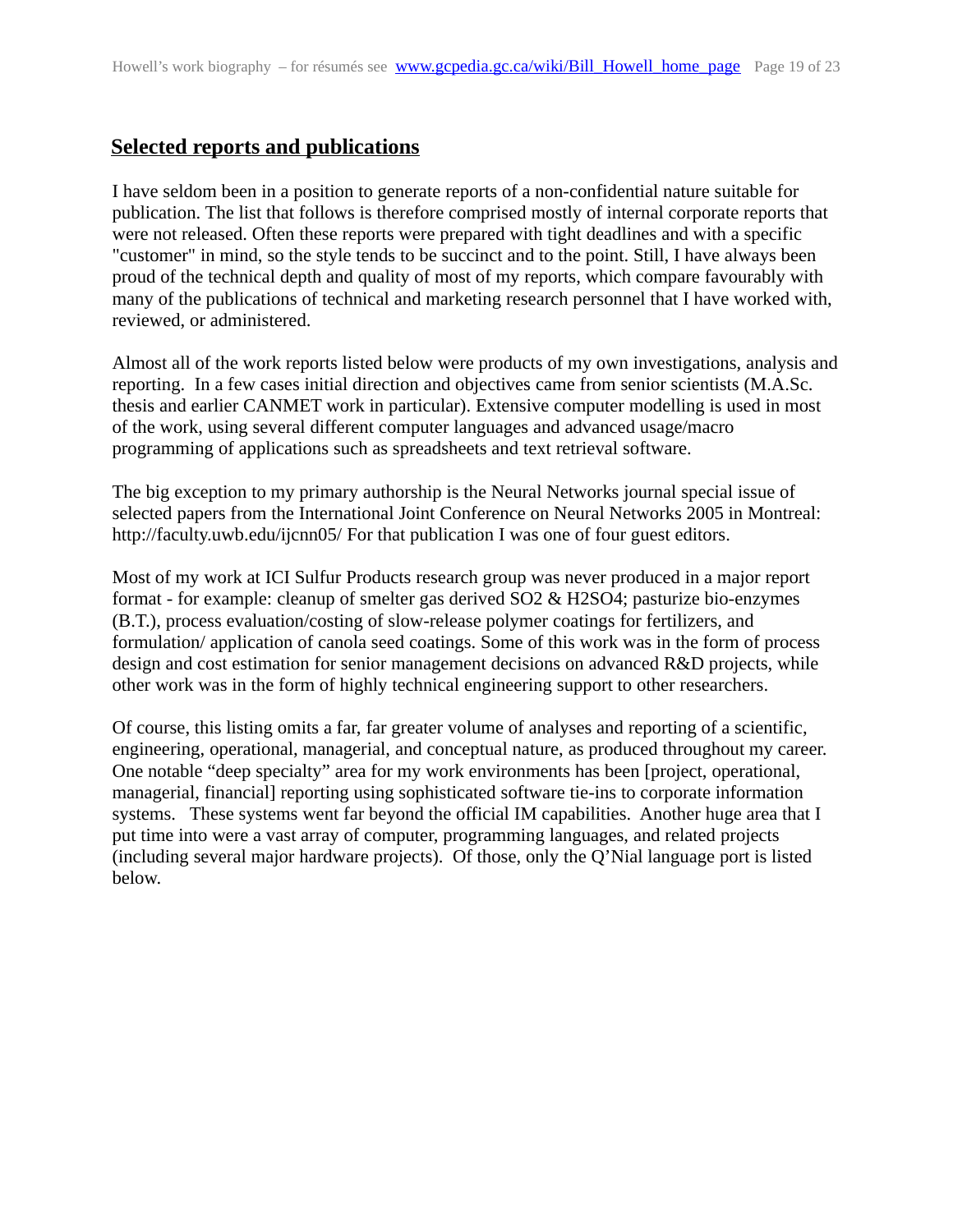#### ++\*\*\*\*\*\*\*\*\*\*\*\*\*\*\*\*\*\*\*\*\*\*\*\*\*\*\*\*\*\*++

Reports in reverse chronological order :

#### <span id="page-19-0"></span>**Work related :**

- **1.** Howell 2011 Systems design issues for social media (version 110902 Howell, 18pp ~20% finished) , [http://www.gcpedia.gc.ca/gcwiki/images/c/c6/SPINE\\_](http://www.gcpedia.gc.ca/gcwiki/images/c/c6/SPINE_%E2%80%93_Systems_design_issues_for_social_media_110902_Howell.doc) [%E2%80%93\\_Systems\\_design\\_issues\\_for\\_social\\_media\\_110902\\_Howell.doc](http://www.gcpedia.gc.ca/gcwiki/images/c/c6/SPINE_%E2%80%93_Systems_design_issues_for_social_media_110902_Howell.doc) - Although a framework and a fair amount of comment has been produced for this paper, I do not have sufficient breadth to complete this on my own. However, I will be looking for others to either input or produce their own work, and I can raise a lot of issues and "provocations" that I hope to get others to respond to.
- **2.** Howell 2011 How to set up & use data mining with Social media.doc (15pp ~20% finished), http://www.gcpedia.gc.ca/gcwiki/images/c/ca/Howell 2011 - How to set up %26 use data mining with Social media.doc - A very large and diverse set of data-mining tools and systems are available for a wide range of needs, and it is not the intent of this document to overview the toolsets for data-mining. Instead, several "under-the-hood" capabilities (HOW) are discussed as are WHAT we might be seeking to achieve with Data-mining and Social Media.
- **3.** Howell 2011 Semantics beyond search (version 110905 Howell, 30pp ~25-30% finished), [http://www.gcpedia.gc.ca/gcwiki/images/a/a6/Howell\\_2011\\_%E2%80%93\\_Semantics\\_beyond\\_search.doc](http://www.gcpedia.gc.ca/gcwiki/images/a/a6/Howell_2011_%E2%80%93_Semantics_beyond_search.doc) the intent here is to force open everyone's thinking on the potential impacts and applications of semantics. (posted 06Sep2011, authored by Howell)
- **4.** Howell 2011 Social graphs, social sets, and social media (63pp ~25% finished), [http://www.gcpedia.gc.ca/gcwiki/images/9/90/Howell\\_2011\\_%E2%80%93\\_Social\\_graphs%2C\\_social\\_sets](http://www.gcpedia.gc.ca/gcwiki/images/9/90/Howell_2011_%E2%80%93_Social_graphs%2C_social_sets%2C_and_social_media.doc) [%2C\\_and\\_social\\_media.doc](http://www.gcpedia.gc.ca/gcwiki/images/9/90/Howell_2011_%E2%80%93_Social_graphs%2C_social_sets%2C_and_social_media.doc) - Social graphs and social sets, including dynamics - Nothing has been done yet on this paper, which is far more challenging and advanced than any of the others. It does, however, tackle issues at the heart of the "new" social media (Facebook, Twitter like systems), as well as elaborating more advanced concepts (some of which have "placeholders" in the "Semantics beyond search" paper).
- **5.** Howell eGroupWare setup, wki pages, documentation, user support, and content With the help of our ISP provider, I found the eGroupWare, FREE, web-based system for collaboration, with fantastic capabilities for end-user control over access to files, directories, wikis. I built  $\sim$ 40 wiki pages for two major initiatives (EFRB & HMII), and approximately 40 sub-groups. Here I will only list a few of the documents that I composed as guidelines etc :
	- Instructions how to create wiki pages  $090716$ .txt (5 pages)
	- Instructions how to edit wiki pages 090716.txt (4 pages)
	- \_eGroupWare User Configuratipn default settings 100225.doc (2 pages)
	- \_eGroupWare quick security guidelines & procedures.doc (9 pages)
	- 101201 Howell eGroupWare security check.doc (15 pages I did these quarterly)
	- Many, many other documents, wikis, etc
- **6.** Howell 090609 "Nano-toxicology Definitions, products, regulations, working groups" (28pp) This is the largest of several notes that I compiled in draft form as the result of a literature review of nanotoxicology, with an emphasis on aquatic nanotox related to metals and minerals. Opportunities, potential partners, and suggestions for our research lab were an important part of the project, which was never completed due to organisation changes and priorities. Other short notes on separate themes included :
	- Howell nanoTox Gaps in many of the scientific and policy papers (3pp)
	- Howell nanoTox Key processes in nano-toxicology (1pp listing)
	- Howell nanoTox Non-Governmental Organizations (NGOs) (5pp)
	- Howell nanoTox Off the wall comments (2pp)
- **7.** Howell Lotus Notes system administration for the Mining Automation Program (MAP)
- **8.** Bill Howell "Telemining Safety/Regulatory Issues" Mining Automation Program final reports (Dyno Nobel, INCO, Natural Resources Canada, Sandvik Tamrock), 61 pages, February 2001
- **9.** W.N. Howell, Jozef Stachulak, Don Peloquin, Andreas Mayer "Assessment of Diesel Particulate Filter (DPF) technology at INCO's Stobie mine" Proposal for the Diesel Emissions Evaluation Program (DEEP), >120 pages,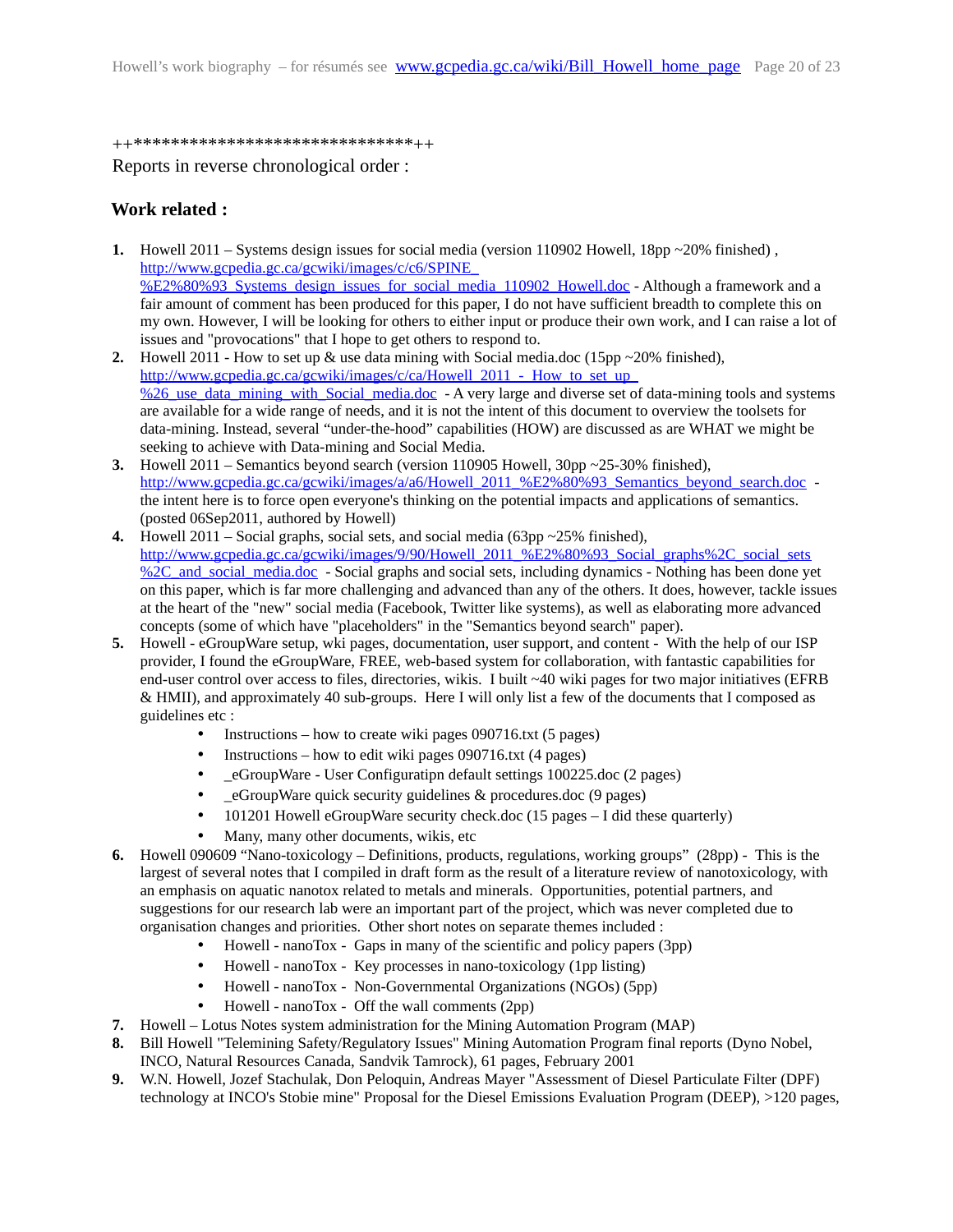March 1999

- **10.** W.N. Howell "Regional chloralkali trends" Internal corporate report, ICI Forest Products, Montréal, 69 pages (including 20 pages extracted from a consultant report for comparison), July 1992
- **11.** Bill Howell "Lime soda project analysis" Internal corporate report, ICI Forest Products, Montréal, 9 pages (condensed output of a major process/costing/market analysis), February 1992
- **12.** Bill Howell "Employee survey and assessment of the progress of Total Quality Management at ICI Forest Product's head office", Internal corporate report, ICI Forest Products, Montréal ?month? 1990 (No longer have this in my possession)
- **13.** Bill Howell "North American chloralkali forecast" Analysis/ presentation for major clients, ICI Forest Products, Montreal, >60 pages of material adapted per client, August 1990
- **14.** Bill Howell "Historical trend regressions a simple approach" Internal analysis & communications with chemical industry market experts, ICI Forest Products, Montreal, 19 pages, February 1990
- **15.** Bill Howell "Survey/ forecast of hydrogen peroxide utilization for pulp and paper" Internal corporate report, ICI Forest Products, Montréal ?date? 1989 (No longer have this in my possession)
- **16. W.N. Howell, J.A. Golding "Bench Scale Mixer-Settler Study of the extraction and stripping of uranium from solution" Hydrometallurgy, v19 pp11-30 1988 (published)**
- **17.** W.N. Howell "Methods of boiling oleum" and "Jet pump usage in an oleum boiling process" Internal assessments, C-I-L Research Center, Mississauga, 19 pages, April 1987
- **18.** Bill Howell "Translation and analysis of data from the Rheometrics Pressure Rheometer (RPR)" Internal corporate report, Canadian Fracmaster, Calgary, 57 pages, December 1986
- **19.** Bill Howell "Preliminary design and costing of a pipe rheometer" Internal corporate report, Canadian Fracmaster, Calgary, 37 pages, November 1986
- **20.** Bill Howell "Frictional pressure loss charts for hydraulic fracturing fluids" Internal corporate report, Canadian Fracmaster, Calgary, 23 pages, October 1986
- **21.** Bill Howell "A process for the production of UF4 at uranium milling sites" CANMET report (not officially finalized before I started a new job - initial stages completed, project was thereafter terminated) with Gord Ritcey's collaboration, 52 pages, May 1986
- **22.** Bill Howell "The recovery of zinc from sulfate leach liquors" CANMET report (not officially finalized before I started a new job - although it was complete) with Ron Molnar's collaboration, 43 pages, May 1986
- **23. W.N. Howell "Physical and chemical aspects of the solvent extraction of uranium by a tertiary amine" M.A.Sc. Chemical Engineering, University of Ottawa, 345 pages, September 1985**
- **24.** W.N. Howell and B.H. Lucas "Iron removal from ferrous chloride leach liquors" CANMET divisional report MRP/MSL 85-74 (TR), Energy Mines & Resources Canada, Ottawa, 32 pages, May 1985
- **25.** W.N. Howell and B.H. Lucas "Fluid bed leaching of uranium (two-zone process)" CANMET divisional report MRP/MSL 85-1 (CF), Energy Mines & Resources Canada, Ottawa, 45 pages, May 1985
- **26. W.N. Howell, G.M. Ritcey, and J.A. Golding "Physical and chemical aspects of uranium extraction from H2SO4 leach solutions and stripping with ammonium sulfate@ poster session, International Solvent Extraction Conference (ISEC'83), 9 pages, March 1983**

#### <span id="page-20-0"></span>**Home projects :**

As noted in the section "Extra-Job Mega-Activities" above, my home projects are far more sophisticated and advanced than anything that I have run into at work. Naturally, given the liberty of leisure, they also tackle far "greater" issues for the whole of science and humanity as compared to anything at work (the "SPINE" project on social media being an exception – but even there my reports were almost entirely due to my hobby expertise). For those reasons, they should NOT be considered to be light, or lesser, than my projects at work over my career, but it is true that I had far less time to commit to my "hobby" projects, and essentially no "after-tax, out-of-pocket" cash other than purchasing a huge number of [home computers, software, books] and travelling to an annual scientific conference.

Many of the following are posted on my personal website, although perhaps a majority are not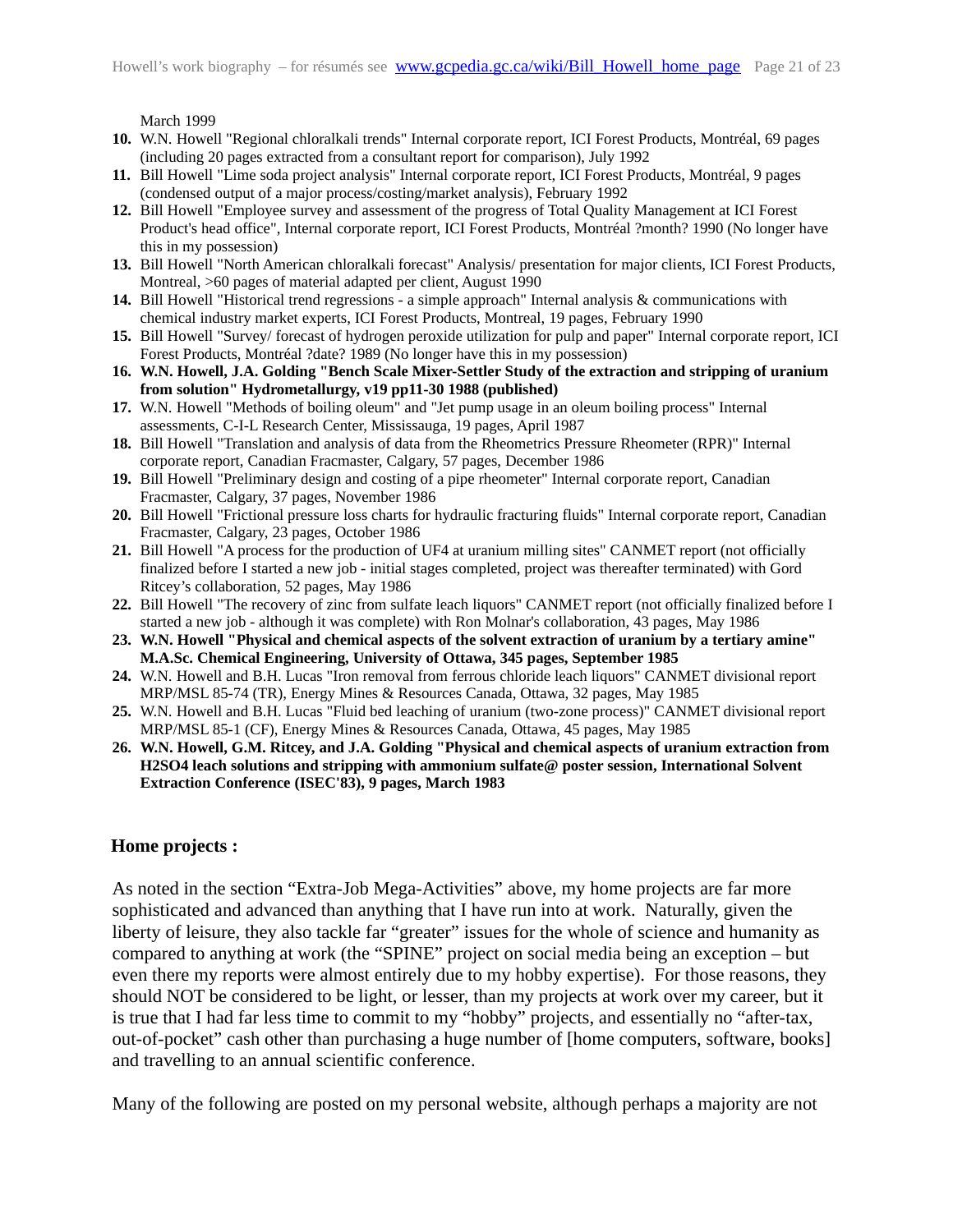simply because I haven't gotten around to posting them all. Furthermore, the list is FAR from complete, especially for earlier years, and for a number of current projects in development (even if I have done some reports).

- 1. Howell 2011 Confabulation Theory, Plausible next sentence survey (version 110903 Howell, 31pp 100% finished), [http://www.gcpedia.gc.ca/gcwiki/images/9/95/Howell\\_2011\\_-\\_Confabulation\\_Theory](http://www.gcpedia.gc.ca/gcwiki/images/9/95/Howell_2011_-_Confabulation_Theory%2C_Plausible_next_sentence_survey.doc) [%2C\\_Plausible\\_next\\_sentence\\_survey.doc](http://www.gcpedia.gc.ca/gcwiki/images/9/95/Howell_2011_-_Confabulation_Theory%2C_Plausible_next_sentence_survey.doc) - Confabulation Theory: next plausible sentence - This is my home project from 2007-08, which I think is a wonderful example to "blow the lid off thinking" on semantics. Note that this is also posted on my home website, having been the last small part of a home project, albeit with "cleanup" of the document here at NRCan. If you are interested in this type of thing - try this out on your colleagues, friends or family… Even if you don't want to do the exercise through your friends, the concept of Confabulation itself is advanced enough to get you thinking. (I circulated this to several SPINE team members). (posted 06Sep2011, authored by Howell as a home hobby 2007-08)
- 2. Howell 110417 comments on Vaughan 10Apr11 Solar, Terrestrial, & Lunisolar.link
- 3. Howell 110702 Solar Activity theory history follow-up on Charbonneau .odt
- 4. Howell 120115 War timelines.ods
- 5. Howell 2007 A Preliminary note on Holocene climate.pdf
- 6. Howell Alta Potato Growers Association FULL version Nov07.pdf .ppt
- 7. Howell A Preliminary note on Holocene climate 2007.odt
- 8. Howell Are we ready for global cooling 14Mar06 longer version. Pdf doc & ppt
- 9. Howell Charvatova's hypothesis & Isotopic solar proxies Aug08.odt
- 10. Howell Civilisation, solar insolation .pdf ods pdf
- 11. Howell Climate Change, back to reality after 20 years of D-cubed thinking.odt
- 12. Howell Climate Change situation Jun04.pdf
- 13. Howell Climate Change situation Jun04.ppt
- 14. Howell comments on Scherer et al Interstellar-Terrestrial Relations, Variable Cosmic Environments, the Dynamic Heliosphere 060706.doc
- 15. **William Neil Howell "Genetic specification of recurrent neural networks: Initial thoughts", Proceedings of WCCI 2006, World Congress on Computational Intelligence, Vancouver, paper#2074, IEEE Press, pp 9370-9379, 16-21 July 2006**
- 16. Bill Howell "Are we ready for global cooling?" A short presentation to Toastmasters Dows Lake, Ottawa, 14Mar06. Needs corrections and comments! (some time later...)
- 17. Bill Howell 2006, "Genetic Specification of Recurrent Neural Networks: Initial Thoughts", Presentation in the Special Session on Neural Network Models and Applications in Bioinformatics, Neuroscience, and Neuro-Genetics, World Congress on Computational Intelligence 2006, Vancouver, 21-27Jul06 (available from author)
- 18. Bill Howell "Genetic specification of recurrent neural networks, draft concepts and implications" draft document, unpublished, Ottawa Jan06, precursor to the IJCNN06 paper above
- 19. **D. Prokhorov, D. Levine, F. Ham and W. Howell, guest editors "IJCNN2005", Neural Networks, Volume 18, Issues 5-6, Pages 457-860 (July-August 2005)**
- 20. Bill Howell "Junk DNA and Neural Networks: conjecture on directions and implications", Workshop on Artificial Neural Networks, Bioinformatics and Neuroinformatics - A Synergistic Approach , International Joint Conference on Neural Networks 2005, Montreal 31Jul-04Aug05 (unpublished in rough draft form only!!)
- 21. Howell complexity and post-rational, non-symbolic, and classical thinking.odp
- 22. Howell critique of Gore, An inconvenient truth .ods pdf
- 23. Howell critique of Jared Diamonds Guns and Collapse.odt
- 24. Howell End of Enlightenment 02Aug09 .odp 25Sep09.pdf
- 25. Howell Glaciation models for the last 6 million years .odt .pdf .png
- 26. Howell Glaciation models for the last million years graphs.pdf
- 27. Howell Historical timelines and the sun astronomical & climate cycles.pdf
- 28. Howell horizons sun-bary vectors -3000 BC to 3000 AD.ods